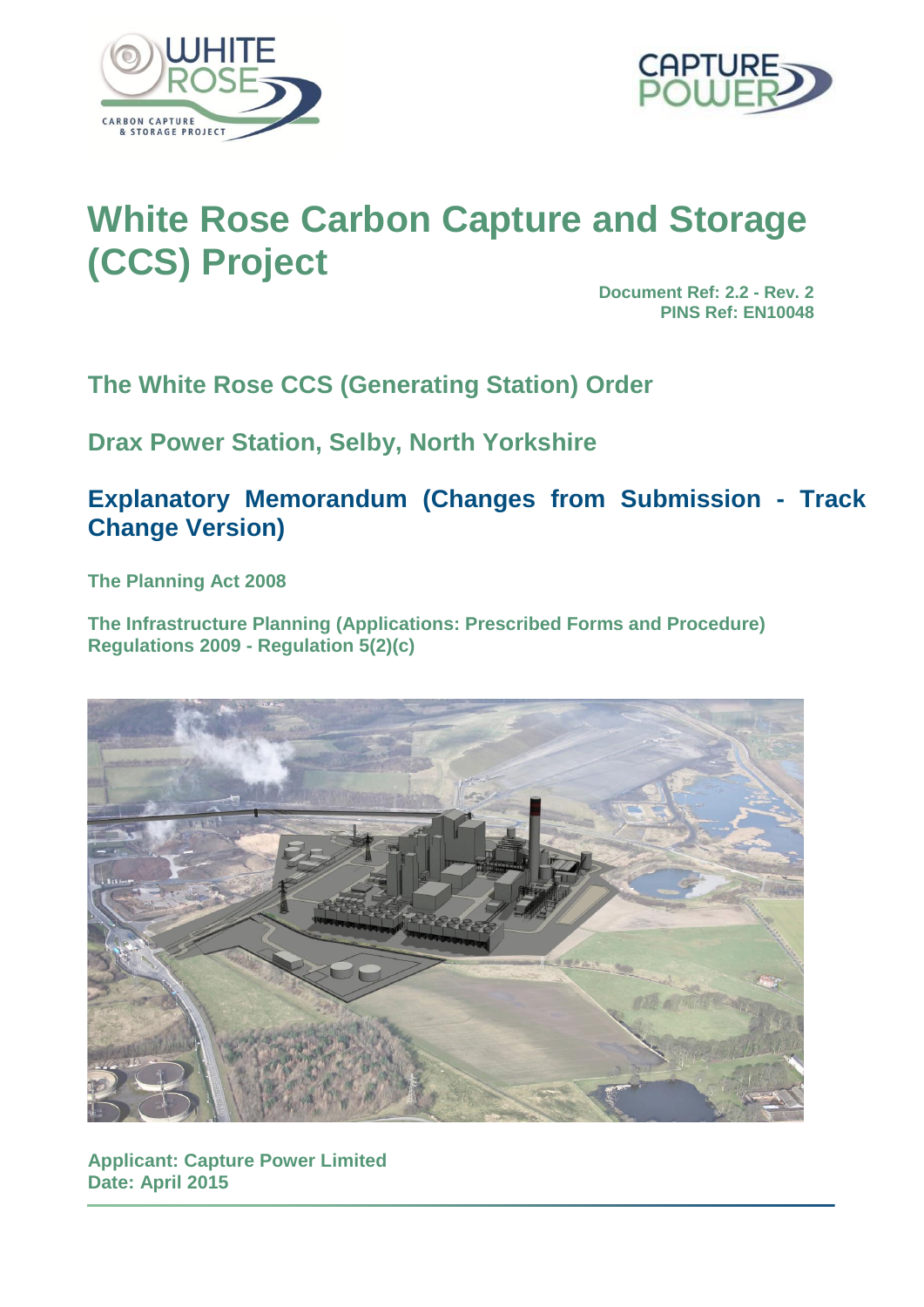



# Document History

| <b>Document Number</b> | 2.2                       |      |          |
|------------------------|---------------------------|------|----------|
| Revision               | $\overline{2}$            |      |          |
| Author                 | <b>Pinsent Masons LLP</b> |      |          |
| Signed                 | Nick McDonald (NM)        | Date | 13.04.15 |
| Approved By            | <b>NM</b>                 |      |          |
| Signed                 | <b>NM</b>                 | Date | 13.04.15 |
| Document Owner         | <b>Pinsent Masons LLP</b> |      |          |

| <b>Revision History</b> |          |                            |               |  |  |
|-------------------------|----------|----------------------------|---------------|--|--|
| Revision No.            | Date     | <b>Reason for Revision</b> | Authorised By |  |  |
|                         | 14.11.14 | Submission version         | <b>NM</b>     |  |  |
|                         | 13.04.15 | Updates to Application     | <b>NM</b>     |  |  |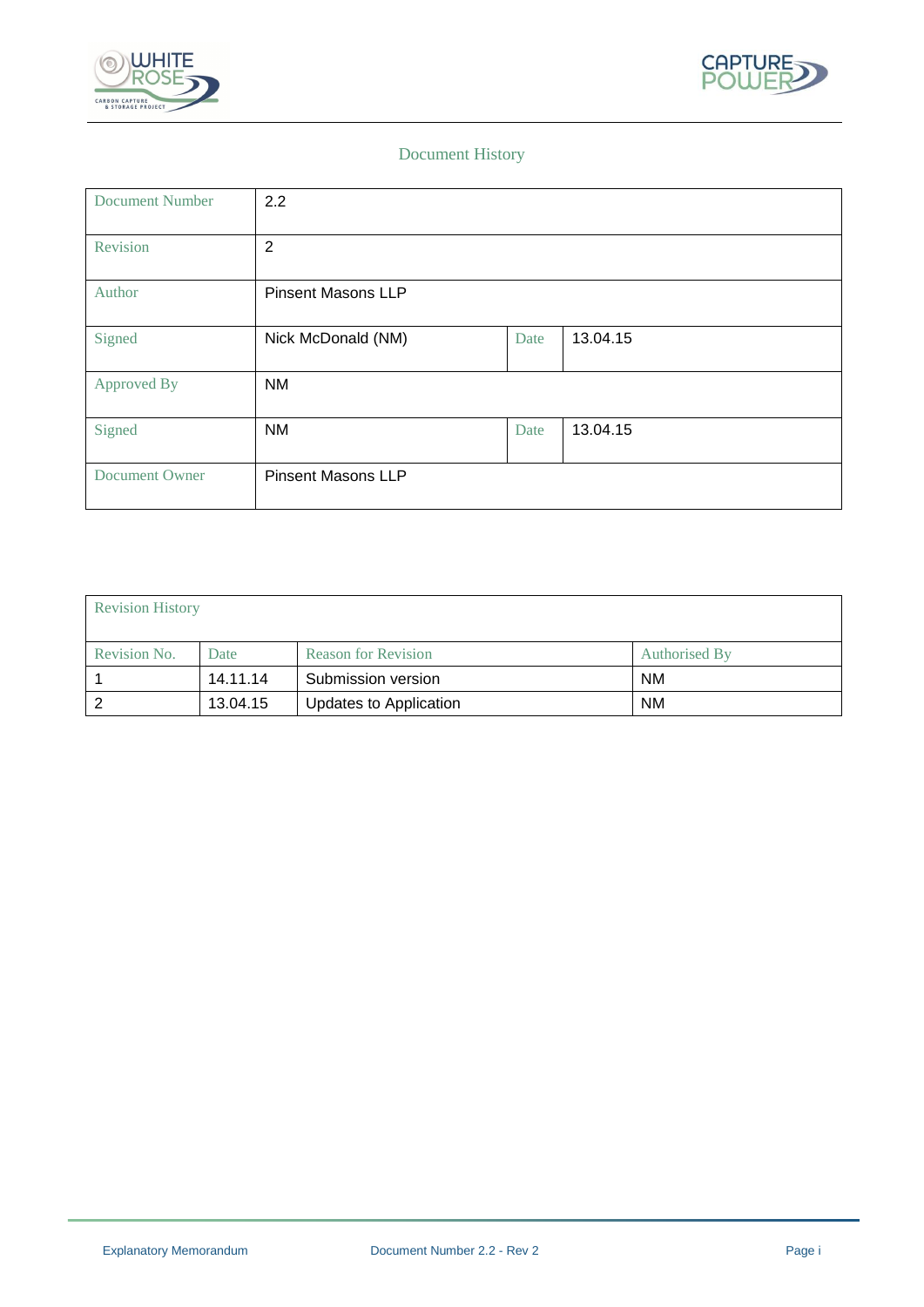



| <b>Glossary of Abbreviations and Definitions</b> |                                                                                                                                                                            |  |  |  |
|--------------------------------------------------|----------------------------------------------------------------------------------------------------------------------------------------------------------------------------|--|--|--|
| 2008 Act                                         | The Planning Act 2008 which is the legislation in relation to applications for NSIPs,                                                                                      |  |  |  |
|                                                  | including pre-application consultation and publicity, the examination of applications<br>and decision making by the Secretary of State.                                    |  |  |  |
| <b>APFP</b>                                      | The Infrastructure Planning (Applications: Prescribed Forms and Procedure)                                                                                                 |  |  |  |
| Regulations                                      | Regulations 2009. Sets out detailed procedures that must be followed for submitting                                                                                        |  |  |  |
|                                                  | and publicising applications for Nationally Significant Infrastructure Projects.                                                                                           |  |  |  |
| Applicant                                        | Capture Power Limited or CPL.                                                                                                                                              |  |  |  |
| Application                                      | The Application for a Development Consent Order made to the Secretary of State                                                                                             |  |  |  |
|                                                  | under Section 37 of the Planning Act 2008 in respect of the Project, required pursuant                                                                                     |  |  |  |
|                                                  | to Section 31 of the Planning Act 2008 because the Project is a Nationally Significant                                                                                     |  |  |  |
|                                                  | Infrastructure Project under Section 14(1)(a) and Section 15 of the Planning Act 2008                                                                                      |  |  |  |
|                                                  | by virtue of being an onshore generating station in England or Wales of 50 Megawatts                                                                                       |  |  |  |
|                                                  | electrical capacity of more.                                                                                                                                               |  |  |  |
| <b>Application Site</b>                          | The land corresponding to the Order Limits that is required for the construction and /                                                                                     |  |  |  |
|                                                  | or operation of the Project.                                                                                                                                               |  |  |  |
| Associated                                       | Defined under S.115(2) of The Planning Act 2008 as development which is                                                                                                    |  |  |  |
| Development                                      | associated with the principal development and that has a direct relationship with it.                                                                                      |  |  |  |
|                                                  | Associated development should either support the construction or operation of the<br>principal development, or help address its impacts. It should not be an aim in itself |  |  |  |
|                                                  | but should be subordinate to the principal development.                                                                                                                    |  |  |  |
| Book of                                          | A reference document providing details of all land ownership interests within the                                                                                          |  |  |  |
| Reference                                        | Order Limits and linked to the Land Plan.                                                                                                                                  |  |  |  |
| Capture Power                                    | The Applicant. A joint venture comprised of Drax CCS Limited, ALSTOM UK                                                                                                    |  |  |  |
| Limited / CPL                                    | Holdings Limited and The BOC Group Limited.                                                                                                                                |  |  |  |
| CCS                                              | Carbon capture and storage                                                                                                                                                 |  |  |  |
| <b>Other Consents</b>                            | A document setting out the other consents and licences that are required for the                                                                                           |  |  |  |
| Required                                         | construction and operation of the Project that are not being included within the Order.                                                                                    |  |  |  |
| <b>DCLG</b>                                      | Department of Communities and Local Government                                                                                                                             |  |  |  |
| <b>DCO</b>                                       | A Development Consent Order made by the relevant Secretary of State pursuant to                                                                                            |  |  |  |
|                                                  | the Planning Act 2008 to authorise a NSIP. A DCO does or can incorporate or                                                                                                |  |  |  |
|                                                  | remove the need for a range of consents which would otherwise be required for a                                                                                            |  |  |  |
| <b>DECC</b>                                      | development. A DCO can also include powers of compulsory acquisition.                                                                                                      |  |  |  |
| <b>EIA</b>                                       | Department for Energy and Climate Change.<br>Environmental Impact Assessment. The assessment of the likely significant                                                     |  |  |  |
|                                                  | environmental effects of a development undertaken in accordance with the EIA                                                                                               |  |  |  |
|                                                  | Regulations.                                                                                                                                                               |  |  |  |
| <b>EIA Regulations</b>                           | The Infrastructure Planning (Environmental Impact Assessment) Regulations 2009                                                                                             |  |  |  |
|                                                  | setting out how the EIA of Nationally Significant Infrastructure Projects must be                                                                                          |  |  |  |
|                                                  | carried out and the procedures that must be followed.                                                                                                                      |  |  |  |
| ES                                               | The Environmental Statement documenting the findings of the EIA.                                                                                                           |  |  |  |
| existing Power                                   | All of the land comprised within the existing Drax Power Station site.                                                                                                     |  |  |  |
| <b>Station site</b>                              |                                                                                                                                                                            |  |  |  |
| Explanatory                                      | This document - it explains the intended purpose and effect of a DCO and the                                                                                               |  |  |  |
| Memorandum                                       | authorisations and powers that it seeks.                                                                                                                                   |  |  |  |
| ha                                               | Hectares. A metric measurement of area.                                                                                                                                    |  |  |  |
| Land Plan                                        | A plan showing all of the land that is required for the Project and / or over which rights                                                                                 |  |  |  |
|                                                  | are to be sought as part of the DCO.                                                                                                                                       |  |  |  |
| Limits of deviation                              | The lateral limits shown on the Works Plan(s) and the vertical limits (upwards and                                                                                         |  |  |  |
|                                                  | downwards) determined by reference to the section plan(s) submitted as part of the                                                                                         |  |  |  |
| MWe                                              | Application and within which the Project may occur.                                                                                                                        |  |  |  |
| <b>NSIP</b>                                      | Megawatts electrical. A measurement of power.<br>A Nationally Significant Infrastructure Project that must be authorised by the making                                     |  |  |  |
|                                                  | of a DCO under 2008 Act.                                                                                                                                                   |  |  |  |
| <b>NYCC</b>                                      | North Yorkshire County Council.                                                                                                                                            |  |  |  |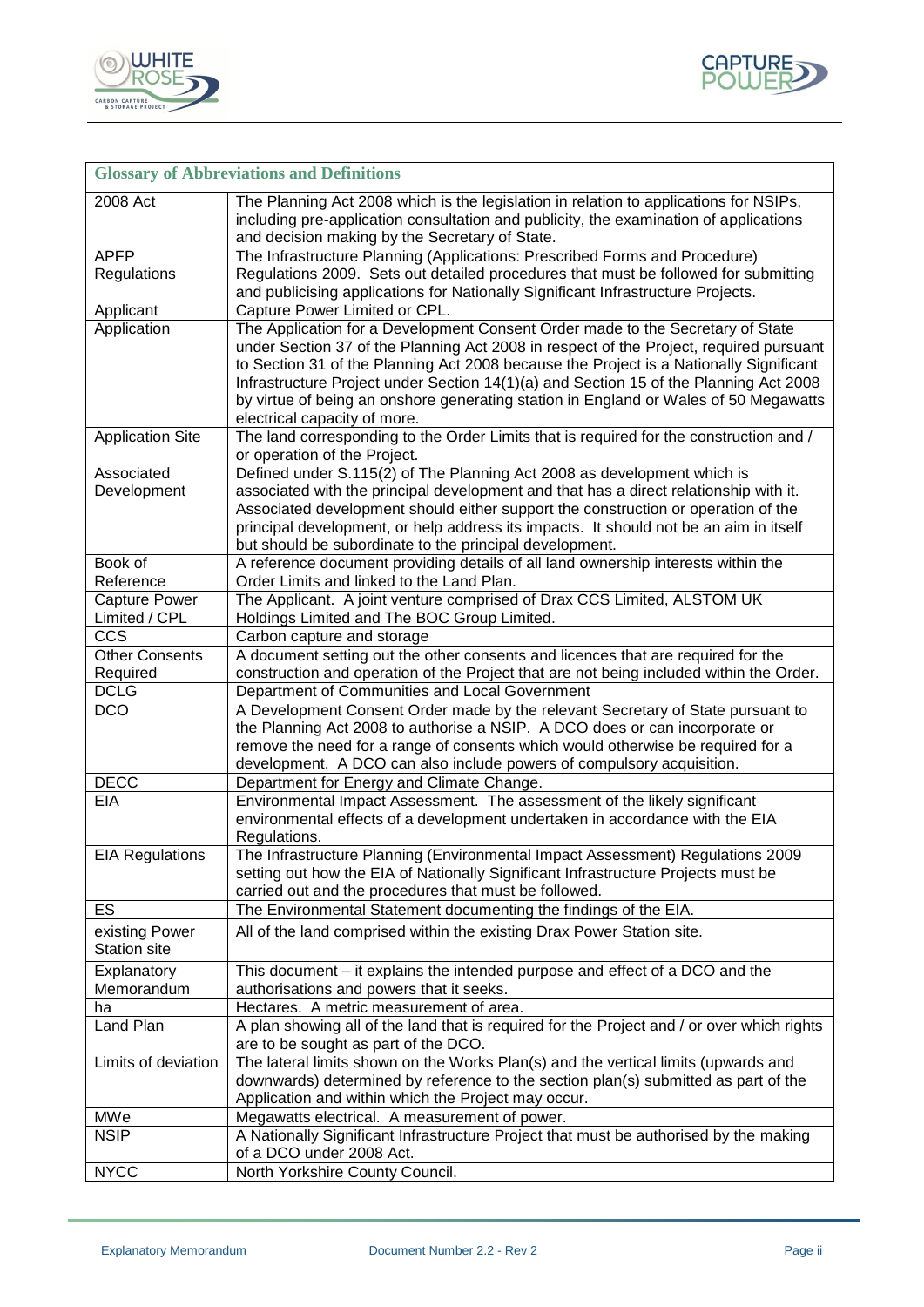



| Order                   | The White Rose (CCS Generating Station) Order, being the DCO that would be made<br>by the Secretary of State authorising the Project, a draft of which has been submitted<br>as part of the Application.                                                                                                             |
|-------------------------|----------------------------------------------------------------------------------------------------------------------------------------------------------------------------------------------------------------------------------------------------------------------------------------------------------------------|
| <b>Order Limits</b>     | The limits of the land to which the Application for the DCO relates and shown on the<br>Land Plan and Works Plans within which the Project must be carried out and which is<br>required for its construction and operation.                                                                                          |
| <b>PINS</b>             | The Planning Inspectorate. A Government agency responsible for receiving and<br>administering the acceptance and examination of applications for NSIPs on behalf of<br>the Secretary of State.                                                                                                                       |
| Project                 | The development to which the Application relates and which requires a DCO, and as<br>listed at Schedule 1 to the Order.                                                                                                                                                                                              |
| Requirements            | The 'requirements' at Schedule 2 to the draft Order that, amongst other matters, are<br>intended to control the final details of the Project as to be constructed and also to<br>control its operation, amongst other matters to ensure that it accords with the EIA and<br>does not result in unacceptable impacts. |
| Selby DC                | Selby District Council.                                                                                                                                                                                                                                                                                              |
| <b>SoS</b>              | The Secretary of State. The decision maker for DCO applications and head of<br>Government department. In this case the SoS for the Department of Energy and<br>Climate Change.                                                                                                                                       |
| Statement of<br>Reasons | A statement setting out the reasons and justification for the compulsory acquisition of<br>land or rights in land within the Order Limits.                                                                                                                                                                           |
| Works Plan              | Plans showing the numbered works referred to at Schedule 1 to the Order and<br>submitted with the Application.                                                                                                                                                                                                       |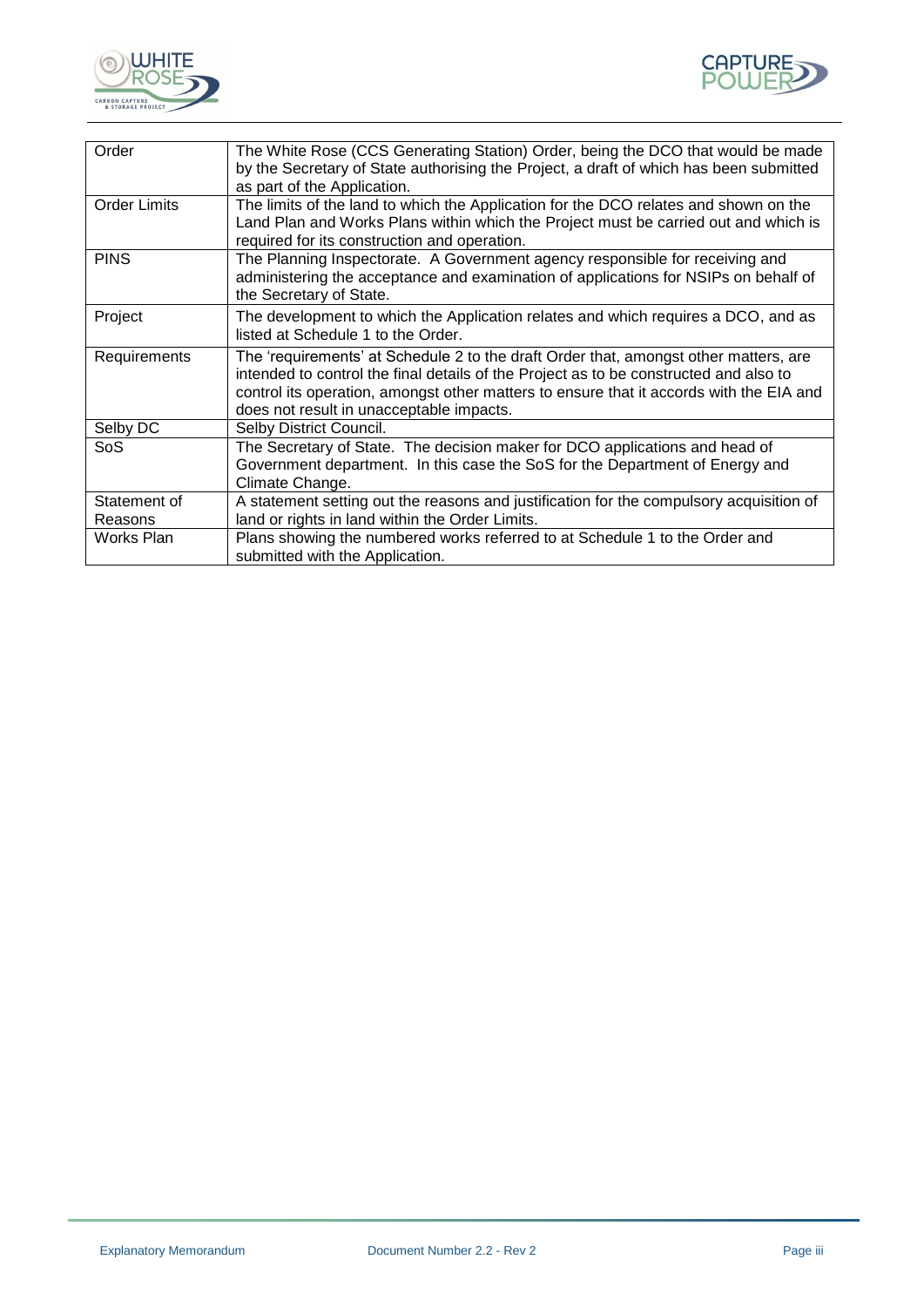



# **CONTENTS**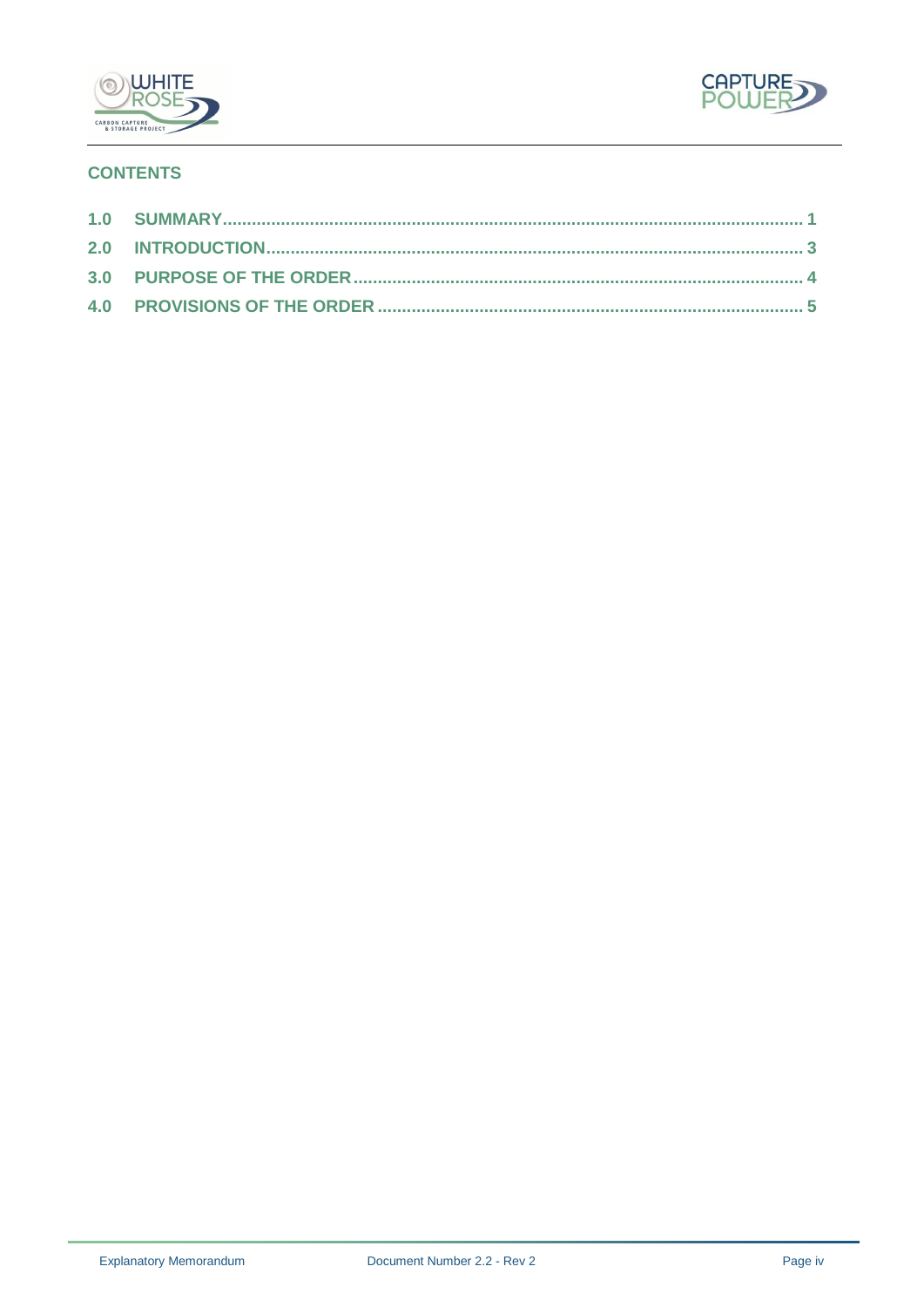



#### <span id="page-5-0"></span>**1.0 SUMMARY**

- 1.1 This Explanatory Memorandum has been prepared in support of Capture Power Limited's ('the Applicant's') application ('the Application') for a Development Consent Order ('a DCO') that has been made to the Planning Inspectorate ('PINS') under Section 37 of The Planning Act 2008 (the 2008 Act).
- 1.2 A DCO is required as the Project falls within the 2008 Act definition of a 'Nationally Significant Infrastructure Project' ('a NSIP'). Before a NSIP can be constructed an application must be submitted to PINS for examination, and ultimately, approval by the relevant Secretary of State ('the SoS').
- 1.3 The Application seeks a DCO for the construction, operation and maintenance of a new up to 448 Megawatt electrical ('MWe') gross, ultra supercritical coal-fired power plant, with the ability to co-fire biomass, that will be fitted with CCS technology, and associated development ('the Project'). The Project will include a connection to the National Grid Carbon Limited ('NGCL') CO2 pipeline for the onward transport of CO2 for permanent storage beneath the North Sea. That pipeline and the storage of the CO2 are not part of the Project, and are being separately promoted by NGCL.
- 1.4 This Explanatory Memorandum is prepared to explain the purpose and effect of each article of, and the Schedules to, the draft White Rose CCS (Generating Station) Order ('the Order'), as required by Regulation 5(2)(c) of the Infrastructure Planning (Applications: Prescribed Forms and Procedure) Regulations 2009 (SI 2264).
- 1.5 The Order is based on the model provisions (see paragraph 2.6 below for further information on these), and on DCOs that have been made in relation to other projects, and where necessary departs from the model provisions / other DCOs. Where there is a significant departure from the model provisions, an explanation of this is provided in Section 4 below.
- 1.6 The Order includes a number of provisions to enable the construction, maintenance and operation of the Project:
	- Part 1: Article 1 sets out what the Order may be cited as and when it comes into force and article 2 sets out definitions of various terms used in the Order;
	- Part 2: Articles 3 to 5 provide development consent for the Project, and allow it to be constructed, maintained and operated. Articles 6 and 7 set out who has the benefit of the powers of the Order (Capture Power Limited), and how those powers can be transferred. Article 8 provides a defence to proceedings in statutory nuisance;
	- Part 3: Articles 9 to 15 provide for the undertaker to be able to carry out works to and within streets, to create/improve accesses, to temporarily stop up streets and to be able to divert and stop up public rights of way;
	- Part 4: Articles 16 to 19 set out four supplemental powers relating to discharge of water, protective work to buildings, authority to survey land and removal of human remains;
	- Part 5: Articles 20 to 34 provide for the undertaker to be able to compulsorily acquire the Order land and rights over/within it, and to be able to temporarily use parts of the Order land for the construction or maintenance of the Project. The provisions provide for compensation to be payable to affected persons in respect of these powers, where that is not already secured elsewhere. These articles also provide for powers in relation to equipment of statutory undertakers;
	- Part 6: Article 35 provides powers in relation to trees which need to be removed or lopped in relation to the Project;
	- Part 7: Articles 36 to 42 include various general provisions in relation to the Order, such as application of statutes relating to leases, that the Order land will be 'operational land', procedures for approvals required under the Order, certification of documents relevant to the Order, arbitration in case of disagreements under the Order, notices served under the Order and protective provisions for statutory undertakers.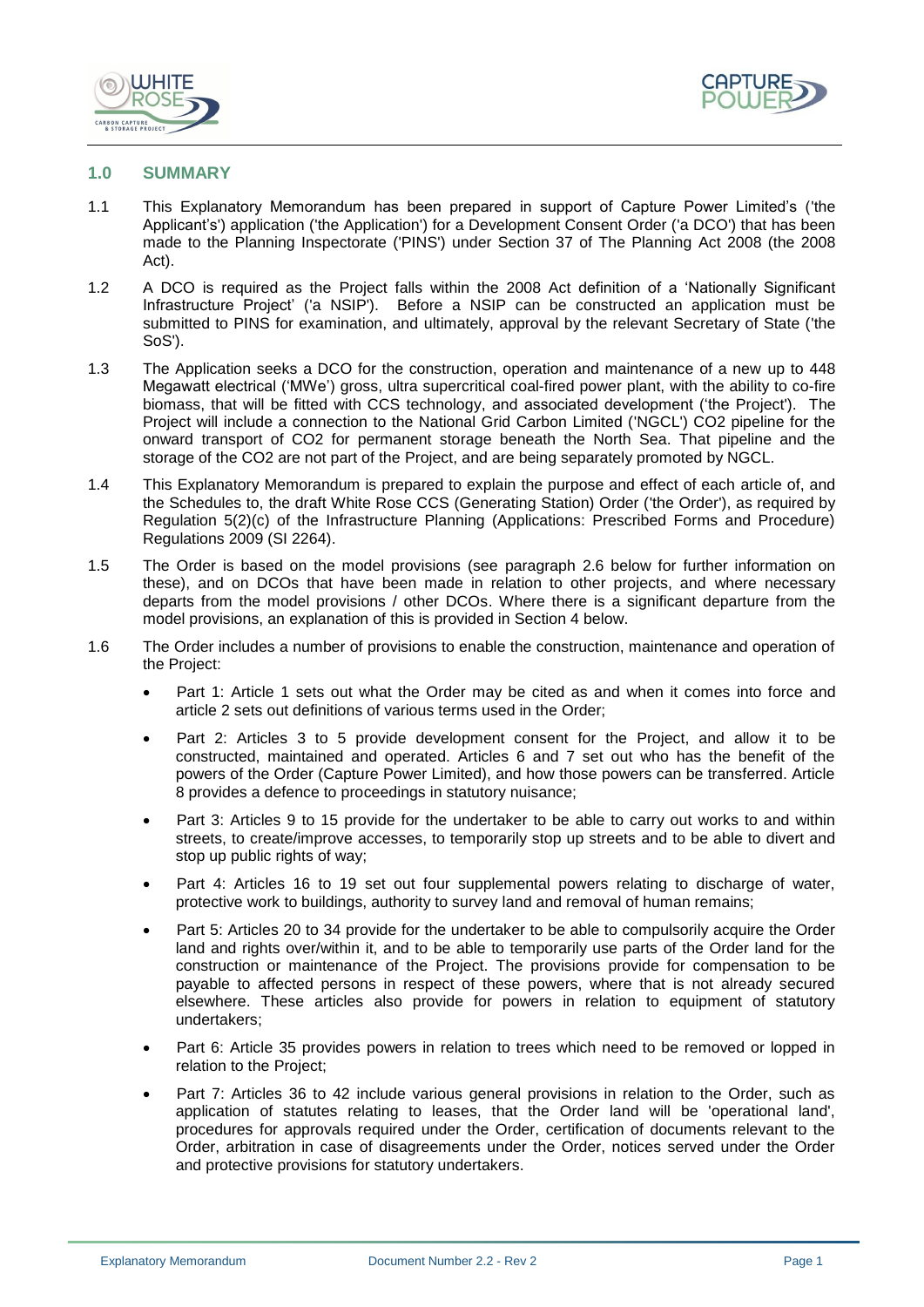



 Schedules: there are 12 schedules to the Order, providing for the description of the Project (Schedule 1), the requirements (a form of control) applying to it (Schedule 2), matters in relation to streets and rights of way (Schedules 3 to 7), land in which only rights may be acquired (Schedule 8), amendments to statutes to ensure appropriate compensation is payable where new rights over land are acquired under the Order (Schedule 9), land which may be used temporarily for the Project (Schedule 10), the procedure for discharging requirements (Schedule 11) and provisions protecting statutory undertakers and their apparatus (Schedule 12).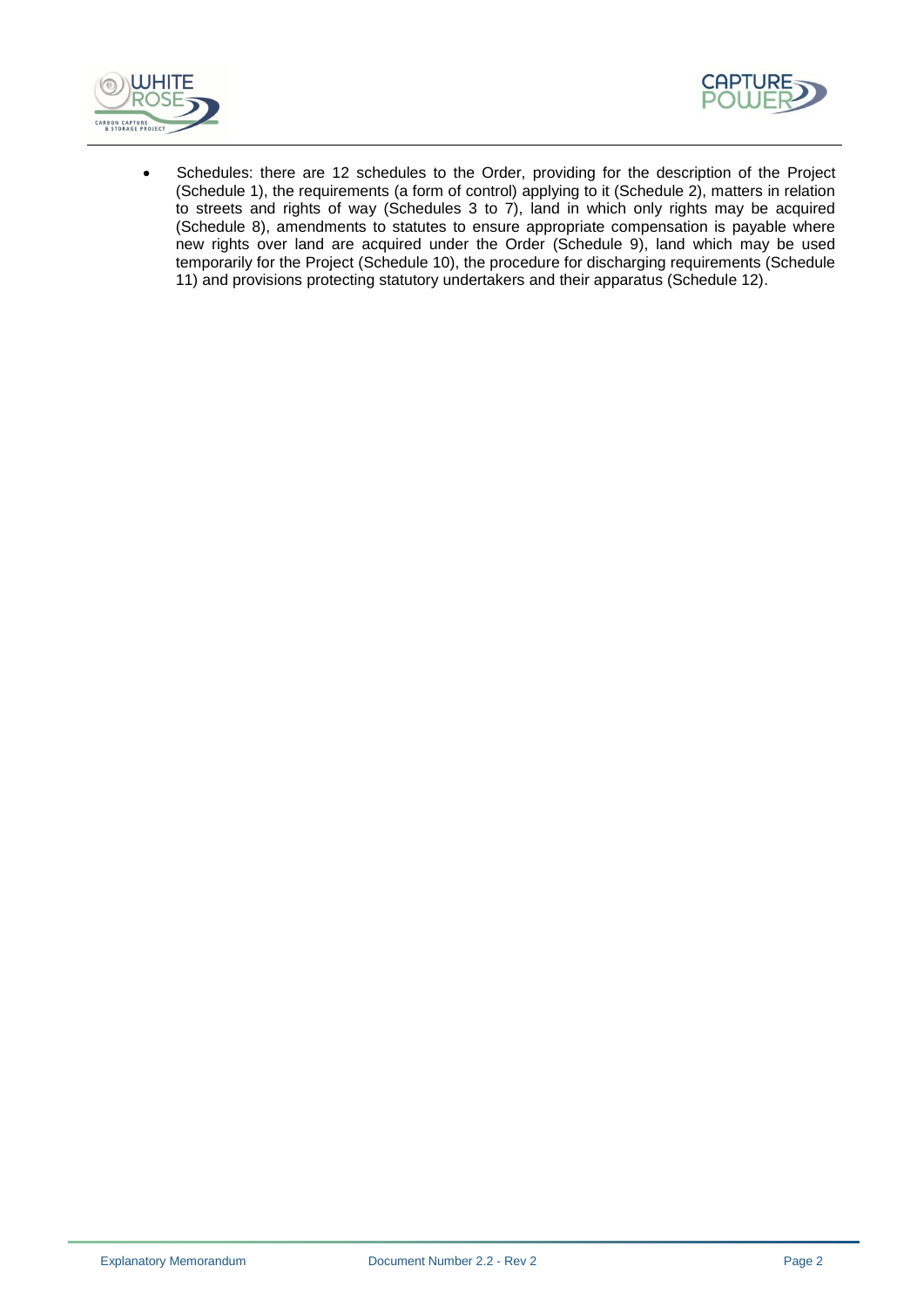



# <span id="page-7-0"></span>**2.0 INTRODUCTION**

# BACKGROUND TO WHITE ROSE CCS PROJECT

2.1 The White Rose CCS Project is one of two projects being supported by the UK Government's £1 billion CCS Commercialisation Programme, with around £100 million of that funding underpinning the consenting, engineering design and development for the projects. It is anticipated that, subject to the relevant consents being in place, final investment decisions will be taken on the projects around the end of 2015, with the Government then potentially investing the remainder of the £1 billion to support their construction.

#### THE APPLICANT

2.2 The Applicant, Capture Power Limited ('CPL') is a joint venture that has been formed by Drax CCS Limited, ALSTOM UK Holdings Limited and The BOC Group Limited.

#### THE PROJECT SITE

2.3 The Project site (also known as the 'Order Limits' in the Order and this document) comprises of land at and adjacent to the boundary of the Drax Power Station site, Selby, North Yorkshire and is within the administrative areas of Selby District Council and North Yorkshire County Council.

### THE PROJECT

2.4 The Application seeks a DCO for the construction, operation and maintenance of a new thermal generating station (an ultra-supercritical, oxy-fuel, coal-fired power plant of up to 448 megawatts (MWe) gross with the ability to co-fire biomass), that will be fitted with CCS technology, and associated development ('the Project'). The Project will include a connection to the National Grid Carbon Limited ('NGCL')  $CO<sub>2</sub>$  pipeline for the onward transport of  $CO<sub>2</sub>$  for permanent storage beneath the North Sea. That pipeline and the storage of the  $CO<sub>2</sub>$  are not part of the Project, and are being separately promoted by NGCL.

#### THE PURPOSE AND STRUCTURE OF THIS DOCUMENT

- 2.5 This Explanatory Memorandum explains the purpose and effect of each article of, and the Schedules to, the draft White Rose CCS (Generating Station) Order ('the Order'), as required by Regulation 5(2)(c) of the Infrastructure Planning (Applications: Prescribed Forms and Procedure) Regulations 2009 (SI 2264).
- 2.6 It also seeks to identify and explain departures from the Infrastructure Planning (Model Provisions) (England and Wales) Order 2009 ('the model provisions'). Whilst the power for the Secretary of State to designate, and the requirement to have regard to, model provisions have been removed by the Localism Act 2011, the Applicant considers it is still relevant to note and explain variations made in the Order compared to the model provisions.
- 2.7 The remainder of this document includes the following sections:
	- Section 3 Purpose of the Order
	- Section 4 The provisions of the Order, including its articles and Schedules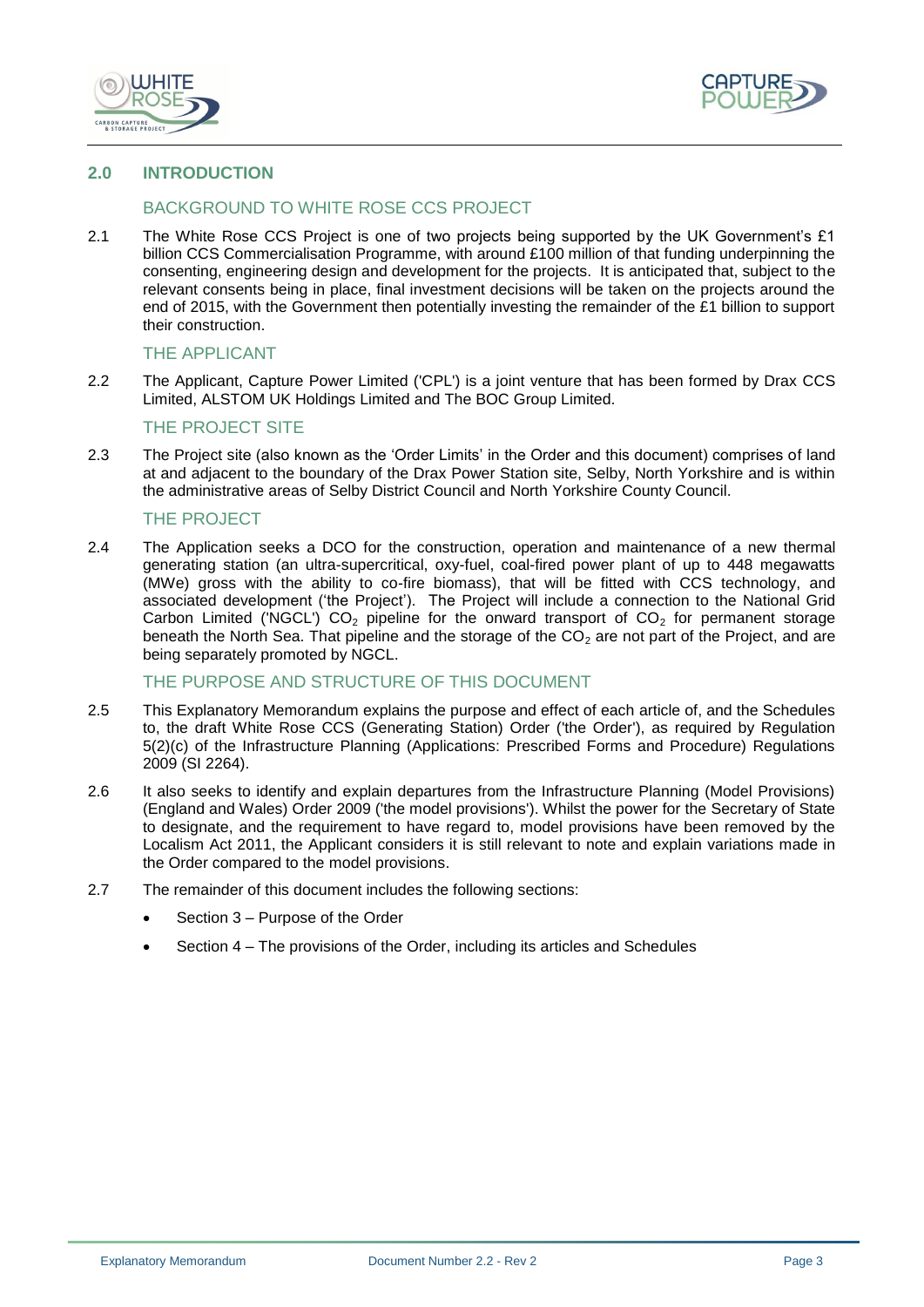



#### <span id="page-8-0"></span>**3.0 PURPOSE OF THE ORDER**

- 3.1 The Applicant is making the Application to the Secretary of State for a development consent order for the construction and operation of the White Rose CCS Generating Station in the District of Selby ('the Project', referred to in the Order as 'the authorised development').
- 3.2 The Order refers to the person authorised to exercise the powers in the Order as 'the undertaker', and defines the undertaker as Capture Power Limited.
- 3.3 As the Project is an onshore generating station with a capacity of over 50 MW, in England, it is a 'nationally significant infrastructure project' ('NSIP') under sections 14(1)(a) and 15 of the 2008 Act. The Applicant therefore requires development consent under the 2008 Act in order to construct and operate the Project. Development consent may only be granted by order, following an application to the Secretary of State (section 37 2008 Act).
- 3.4 In addition to providing for the construction and operation of the authorised development, the Order will, in accordance with section 122 and section 120(3) / Schedule 5 of the 2008 Act, authorise the acquisition of land and rights over land, and the extinguishment of, or interference with, interests in or rights over land. The Book of Reference (Document 3.1) sets out what land / rights are to be acquired and what other rights and interests will be affected. The Order and the Book of Reference should be read together with the Statement of Reasons (Document 3.2) which accompanies the Application and which sets out the justification for the acquisition or interference with the Order land. The plots of land listed in the Book of Reference are shown on the Land Plans (Document 4.2).
- 3.5 The matters for which development consent is sought are summarised below at paragraph 4.4, with the formal description provided in Schedule 1 to the Order.
- 3.6 Section 115(1) of the 2008 Act provides that development consent may be granted for "(a) development for which development consent is required, or (b) associated development". The Secretary of State must therefore be satisfied that all the elements included within the 'authorised development' are either part of the NSIP or are associated development, in order to include them under in the Order pursuant to section 115 2008 Act.
- 3.7 The generating station and related development within Work No. 1A constitute "development for which development consent is required" (as a NSIP, as set out above), and the Order also includes other development which is associated development (i.e. not an integral part of the NSIP itself).
- 3.8 As set out above, the whole of Work No. 1A is part of the NSIP, as are Work No. 1B (laydown and construction areas), and Work Nos. 2 to 5 (infrastructure connections for fuel, electricity, water etc). Work No. 6 (the jetty) is associated development, as it is directly linked to the Project, supports its construction (through the transportation of equipment or goods) and is subordinate to it. It is therefore associated development, considered pursuant to the 'core principles' set out in the Department for Communities and Local Government document 'Guidance on associated development applications for infrastructure projects' (April 2013, see paragraph 5 onwards). Annex A to the April 2013 Guidance provides examples of general types of associated development, and under the category of "Access arrangements", specifically mentions "Jetties, e.g. for unloading raw materials arriving from sea" (page 6).
- 3.9 The 'split' between elements of the Project which are part of the NSIP itself and those which are associated development is not set out within Schedule 1 to the Order itself, since this is not necessary.
- 3.10 A more detailed description of the various elements of the Project is provided in Chapter 5 of the Environmental Statement (Volume 1, Document 6.2).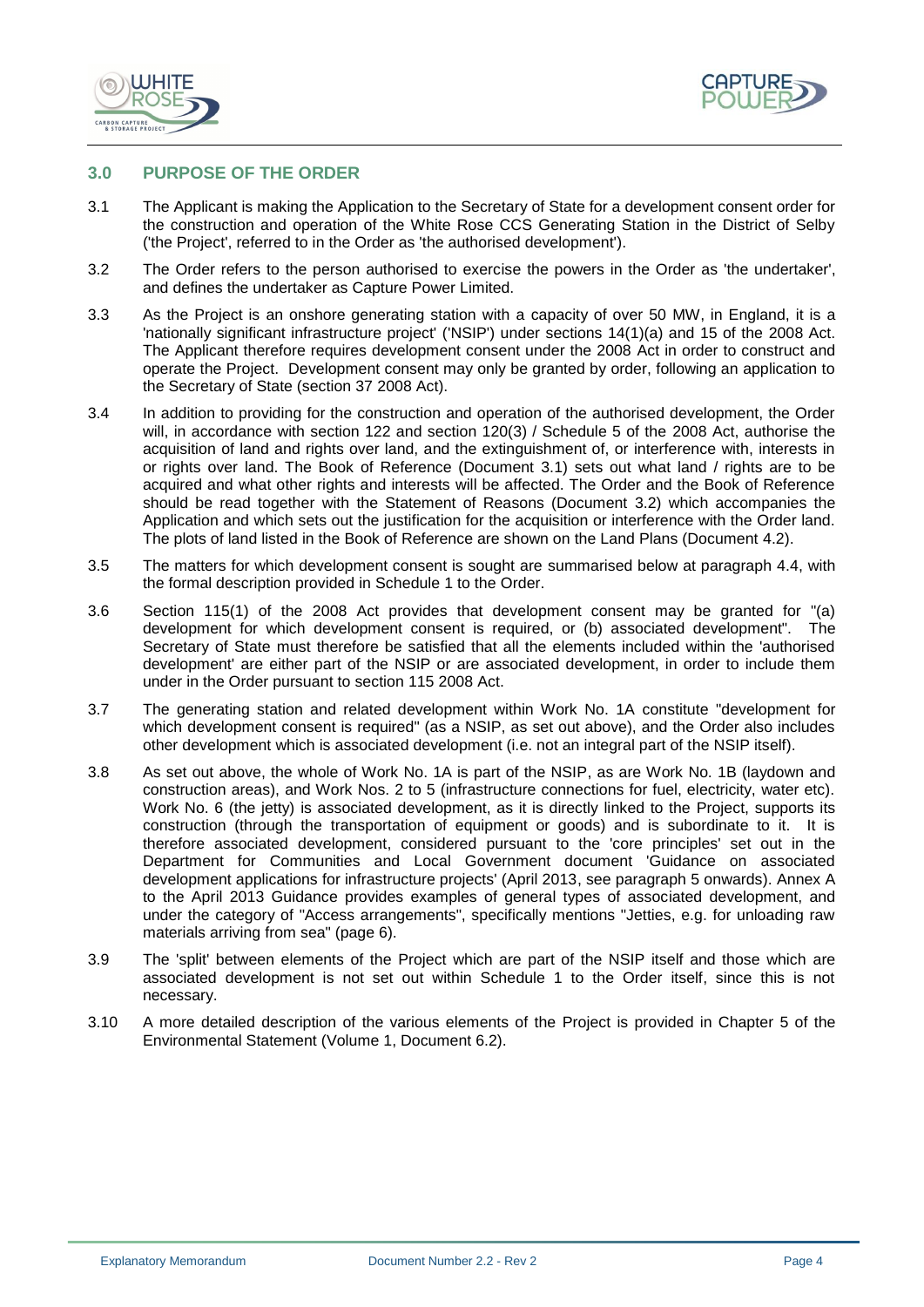



#### <span id="page-9-0"></span>**4.0 PROVISIONS OF THE ORDER**

4.1 The Order consists of 42 operative provisions, each referred to as articles, and 12 Schedules. The articles are considered below in numerical order (split between the 'Parts' of the Order), and Schedules are considered along with the corresponding article.

PART 1 (PRELIMINARY) AND PART 2 (PRINCIPAL POWERS)

- 4.2 Articles 1 (*Citation and commencement*) and 2 (*Interpretation*) are preliminary provisions. Article 1 provides for the way in which the Order should be cited and when it takes effect.
- 4.3 Article 2 provides for the interpretation of the rest of the Order, including the Schedules. Article 2 makes alterations to the model provisions to accommodate the departures from the model provisions elsewhere in the Order, and to add required definitions, including:
	- A definition of "approved plans" has been added, and these are then listed in Part 2 of Schedule 1 to the Order;
	- Definitions (which are inter-linked) of "commercial use", "completion of commissioning" and "generating station" have been added to make clear what is meant when these terms are used in the Order. In particular these terms are used in articles and requirements to provide triggers before which an approval must have been sought and obtained or by which an item of mitigation (such as a footpath) must have been provided;
	- Definitions of documents submitted as part of the Application and which are referred to in the Order (such as the environmental statement, the design and access statement and various plans) have been added;
	- A definition of "limits of deviation" has been added. These are the areas within which the Project can be constructed, see further below in relation to article 3;
	- A definition of "maintain" has been added to make clear what is authorised under article 4 (see below), and in particular that it does not permit the undertaker to depart from the description of the authorised development in Schedule 1 nor to carry out maintenance operations which would cause different environmental effects to those identified in the Environmental Statement (Document 6.1 – 6.3);
	- Definitions of "NGET" and "Northern Powergrid (Yorkshire) plc" have been added as each company is given the benefit of some of the powers under the Order (see article 6 below);
	- Two definitions have been added ("first temporary footpath" and "second temporary footpath") so that the route of these is clear (see article 14 below); A definition of "local footpath order" has been added as this provides for the extinguishment and creation of footpaths within the Order limits (see article 14 below);
	- The "undertaker" is defined as Capture Power Limited, who has the benefit of the provisions of the Order, subject to the provisions of articles 6 and 7 (see below); and
	- Sub-paragraphs (4) to (8) of article 2 have been added to provide clarity in relation to (respectively) that measured areas are approximate; references to work numbers or "Work No."; references to points on plans; how the word "includes" should be construed; and that "plot" refers to the numbered plots on the land plans.
- 4.4 Article 3 (*Development consent etc granted by the Order*) grants development consent for the Project (the "authorised development" in the Order). Schedule 1 describes the authorised development in detail, split into 'work numbers', each of which represents different sections or parts of the Project. This split of the Project between different work numbers enables the Order to refer to different parts of the Project by citing the relevant work number. The split also enables the Order and Works Plans (Document 4.3) to delineate the area within which each 'work' can be constructed, maintained and operated (see article 3(2)). The areas within which each work can be constructed are therefore shown on the Works Plans. The works set out in Schedule 1 to the Order are: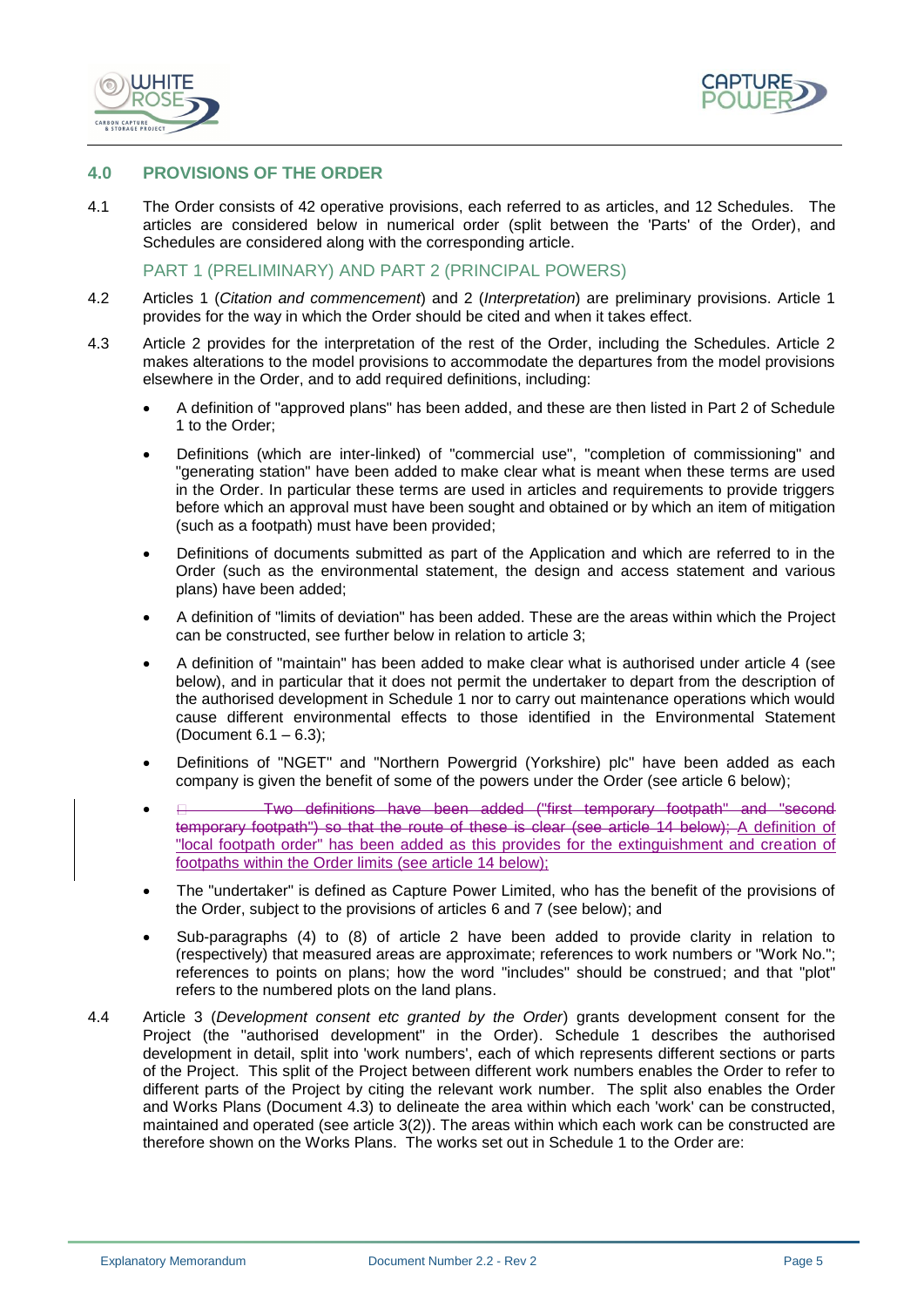



- Work number 1A the generating station and associated buildings and infrastructure, including the air separation units, and  $CO<sub>2</sub>$  processing and compression;
- Work number 1B laydown and construction areas;
- Work number 2 infrastructure corridor for fuel, ash and other materials;
- Work number 3 fuel ash storage area;
- Work number 4 electricity connection to one of three locations a partly underground and partly overground connection to an existing overhead 132kV line in the area to the south of Work No. 1A, or an underground connection to one of the two substations 400kV substation located to the south of the main Project power station site, both between the existing Power Station and New Road. As set out in the Grid Connection Statement (Document 5.2) and as considered in the Statement of Reasons (Document Ref. 3.2), the Order provides for flexibility as to whether the generating station is connected to the National Grid via these three options. If one of the substation options is selected, then the first part of the grid connection route is the same for either substation, with a longer cable route required if the connection is to be made to the 132kv substation, which is further south;
- Work number 5 cooling and potable water and sewerage connections and associated development;
- Work number 6 works to provide hard-standing on the land areas adjacent to the existing jetty on the River Ouse;
- Work number 7 underground diversion of an 11kV overhead electrical cable; and
- Work number  $8 -$  works within one of the two substations mentioned above to the 400kV substation to connect work number 4 to the National Transmission System.
- 4.5 Article 3(1) also requires the Project to be constructed in accordance with the approved drawings, as defined.
- 4.6 Article 4 (*Maintenance of authorised development*) provides for the maintenance of the Project. Article 4 reflects the terms of the model provisions, but text has been added to make clear that maintenance must be in accordance with the provisions of the Order and the requirements (see below), and that it may only take place within the Order limits.
- 4.7 Article 5 (*Operation of authorised development*) is not a model provision, and is included in order to permit the operation and use of the generating station. It is included under section 140 2008 Act.
- 4.8 Article 6(1) (*Benefit of the Order*) overrides Section 156(1) of the 2008 Act (which is permitted by Section 156(2)) and provides that the benefit of the Order is for the undertaker, rather than anyone with an interest in the land. Given the nature of the authorised development and the fact that powers of compulsory acquisition are sought it would be impracticable and inappropriate for the Order to be 'open' as to who may implement it, as might occur without this provision. The undertaker is defined in article 2 as Capture Power Limited, as promoter of the Project, and anyone to whom the benefit of the Order is transferred under articles 6 or 7. Overriding section 156(1) is common in DCOs that have been made, including the Hinkley Point C (Nuclear Generating Station) Order 2013 and North Killingholme (Generating Station) Order 2013.
- 4.9 Articles 6(2) and 7 (*Consent to transfer benefit of the Order*) provide for exceptions to article 6(1). Article 6(2) provides that article 6(1) does not apply to Work numbers 7 and 8 in relation to which the benefit of the Order is also for Northern Powergrid (Yorkshire) plc and National Grid Electricity Transmission plc (NGET) respectively. This is because Northern Powergrid (Yorkshire) plc and NGET may be best placed to carry out all or part of those works respectively. The A556 (Knutsford to Bowdon Improvement) Development Consent Order 2014 included a paragraph which provides that the restriction on the benefit of the order being for the undertaker does not apply where that order is granted specifically for the benefit of statutory undertakers (amongst others), which is the same principle.
- 4.10 Following on from the restriction in article 6(1), article 7 makes provision for the transfer of the benefit of the Order. The consent of the Secretary of State is needed before the undertaker can transfer or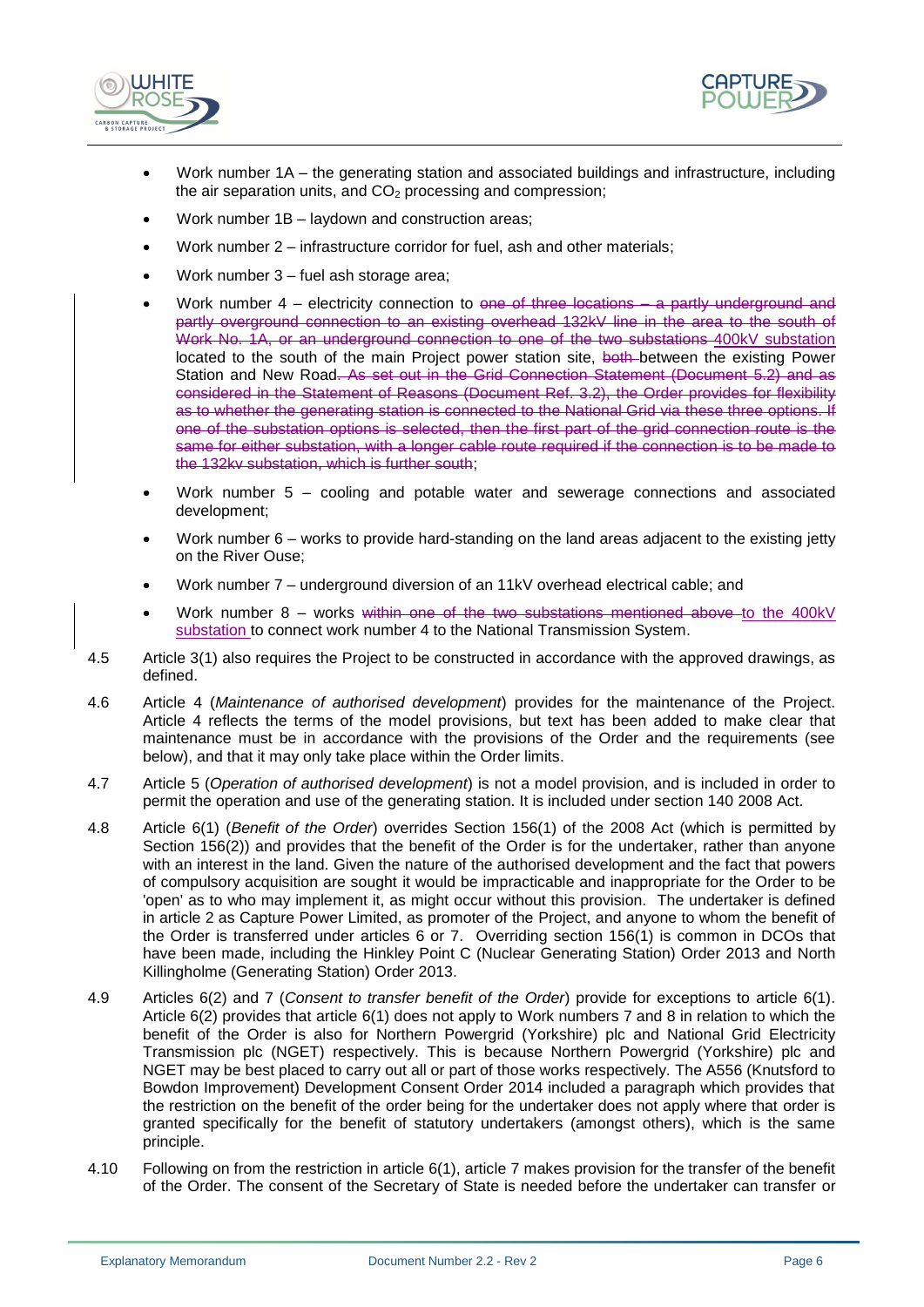



lease except where: (i) the transferee or lessee is a statutory undertaker; or (ii) where the compensation provisions for the acquisition of rights or interests in land or for effects on land have been discharged or are no longer relevant. The justification for these provisions is that in such cases, the transferee or lessee will either be of a similar regulatory standing to Capture Power Limited so as to protect the provision for compensation for rights or interests in land that are compulsorily acquired pursuant to the Order, or there are no outstanding actual or potential compulsory purchase claims.

4.11 Article 8 (*Defence to proceedings in respect of statutory nuisance*) provides that no one shall be able to bring statutory nuisance proceedings under the Environmental Protection Act 1990 in respect of noise, if the noise is created in the course of carrying out construction or maintenance of the authorised development and for which notice has been given under section 60 or consent obtained under section 61 or 65 of the Control of Pollution Act 1974 or which cannot be reasonably avoided as a consequence of the authorised development. Article 8 is a model provision.

#### PART 3 (STREETS)

- 4.12 Articles 9 (*Street works*) and 10 (*Power to alter layout etc of streets*) allow the undertaker to alter the layout of a street in order to construct the new accesses authorised under article 13 or to carry out street works in accordance with the statutory rights under the New Roads and Street Works Act 1991. Schedule 3 sets out the streets that are subject to street works. Schedule 4 sets out the alterations to streets to allow for the creation of new accesses. For clarity, article 10 has been included to provide for the right to alter the street to facilitate the construction of such accesses. Article 9 is a model provision intended to permit the carrying out of street works for the purposes of the authorised development.
- 4.13 Article 11 (*Construction and maintenance of new or altered streets*) provides that new or altered streets are to be constructed to a particular standard and maintained at the expense of the undertaker for a year. Any part of the new or altered streets which are proposed to be public highway (as set out on the Access and Rights of Way Plan, document 4.4) will then be maintained by the highways authority. Those parts of the new or altered streets which are not intended to be public highway (such as private roads or accesses which the undertaker is altering or creating and as also set out in the Access and Rights of Way Plan) will then be maintained by the street authority. Paragraphs (4) and (5) mirror the defence in section 58 of the Highways Act 1980 where the undertaker is subject to an action for damages and has taken such care as was reasonably required in the circumstances to secure that the street was not dangerous to traffic. This article (and the incorporation of the defences in particular) is similar to article 19 in the Hinkley Point C (Nuclear Generating Station) Order 2013.
- 4.14 Article 12 (*Temporary prohibition or restriction of use of streets*) is slightly refined from the model provision (which relates to temporary stopping up of streets) and provides for the temporary alteration, diversion, and prohibition or restriction on use of streets for the purposes of carrying out the authorised development. Reference to temporary prohibition or restriction of use (not in the model provisions) is a reference to the temporary control of how traffic and pedestrians may use and pass along the streets.
- 4.15 As per the model provision the article applies generally, and also applies specifically to certain streets which are set out in Schedule 6 to the Order. There are consultation requirements before this power can be exercised and compensation is provided for in respect of the loss or suspension of any private rights of way. Article 12(6) confers a power on the undertaker, where the use of a street has been temporarily prohibited or restricted under the power in article 12, to use such a street as a temporary working site.
- 4.16 Article 13 (*Access to works*) is a model provision which permits the undertaker to form new or to improve existing means of access in the locations specified in Parts 1 and 2 of Schedule 4. For clarity, temporary and permanent means of access are dealt with separately. Other means of access or works can also be provided in other locations reasonably required for the authorised development with the approval of the relevant planning authority, in consultation with the highway authority.
- 4.17 5.17 Article 14 (*Public rights of way*) is based on the model provision although has been heavily amended to reflect the position in respect of the authorised development and its construction. It provides that on the date of provision of the first temporary alternative footpath (which is to be in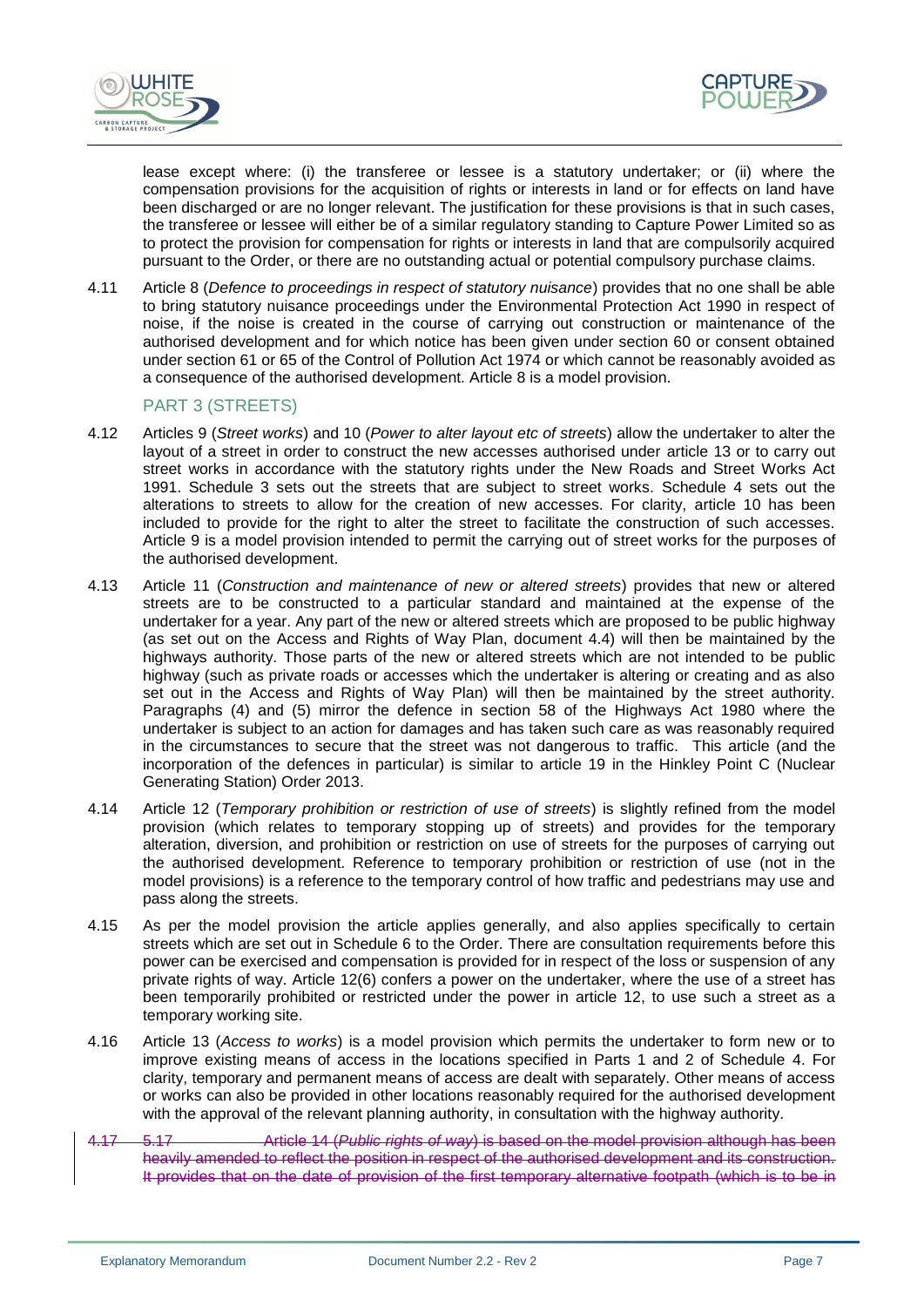



place during construction) that the existing footpath close to / through Work No. 1A will be stopped up (i.e. legally removed, following which it can be physically obstructed) (article 14(1)). A replacement footpath is also provided for in the article, and as this crosses the site required during construction, it is to exist from when the generating station is first operational (the end of its commissioning period) (article 14(2)).

- 4.184.17 5.18As per the model provision, the article also Article 14 (*Public rights of way*) is based on the model provision. Under the local diversion order (defined in the Order), footpaths which are currently within the Order limits are to be stopped up on provision of the new footpaths specified in the local diversion order. The Order does not therefore provide for the same permanent extinguishment and creation of footpaths (which would be unnecessary), but the article permits the undertaker to temporarily close the footpaths listed in Schedule 7 during construction or maintenance of the authorised development (article 14(3)), which may be necessary for health and safety reasons. Article 14(4) provides for a temporary replacement footpath (along Pear Tree Avenue / New Road) for the footpath which crosses the construction laydown area to the east of New Road which will not be available during constructionAs this may be necessary for periods either before or after the local diversion order has had effect, both the footpaths to be stopped up and the footpaths to be created are listed in Schedule 7.
- 4.194.18 5.19Requirement 7 (see Schedule 2 below) is also relevant to this article, requiring submission and approval of a management plan in relation to affected public rights of way.
- 4.204.19 5.20Article 15 (*Agreements with street authorities*) is a model provision which authorises street authorities and the undertaker to enter into agreements relating to the construction of a street or the carrying out of works in the street, and the alteration and diversion of the street. In addition to the model provisions, it provides for such agreements to deal with the strengthening, improvement or repair of any streets. Such a provision was included in the National Grid (King's Lynn B Power Station Connection) Order 2013.

# PART 4 (SUPPLEMENTAL POWERS)

- 4.214.20 5.21Article 16 (*Discharge of water*) is a model provision which enables the undertaker to discharge water into any watercourse, public sewer or drain in connection with the construction and maintenance of the authorised development with the approval of the owner of the watercourse, public sewer or drain (such approval not to be unreasonably withheld) and subject to certain other conditions. The reference from the model provisions to section 85 of the Water Resources Act 1991 has been deleted as this section has now been repealed and has been replaced with a reference to the Environmental Permitting (England and Wales) Regulations 2010.
- 4.224.21 5.22Article 17 (*Protective work to buildings*) is a model provision which allows the undertaker to carry out protective works to buildings within the Order limits, subject to a number of conditions including the service of 14 days' notice (except in the case of emergency) and the payment of compensation. The model provision has been updated to refer to the period following commissioning of the generating station, as the phrase in the model provision (when it is 'open for use'), is not appropriate.
- 4.234.22 5.23Article 18 (*Authority to survey and investigate the land*) is a model provision which allows the undertaker to survey and investigate land including bringing equipment onto the land and making trial holes. The power is subject to a number of conditions including a requirement for 14 days' notice to be given and is subject to the payment of compensation.
- 4.244.23 5.24Article 19 (*Removal of human remains*) is a model provision which provides for the removal of human remains from the Order land and for their reburial in such burial ground or cemetery in which burials may legally take place as the undertaker thinks suitable for the purpose, or for their treatment according to the wishes of any personal representatives or relatives who come forward following the giving of the necessary notices.

#### PART 5 (POWERS OF ACQUISITION)

4.254.24 5.25Article 20 (*Compulsory acquisition of land*) provides for the compulsory acquisition of such land as is required for the authorised development (or to facilitate the authorised development or is incidental to the authorised development). Article 20 makes consequential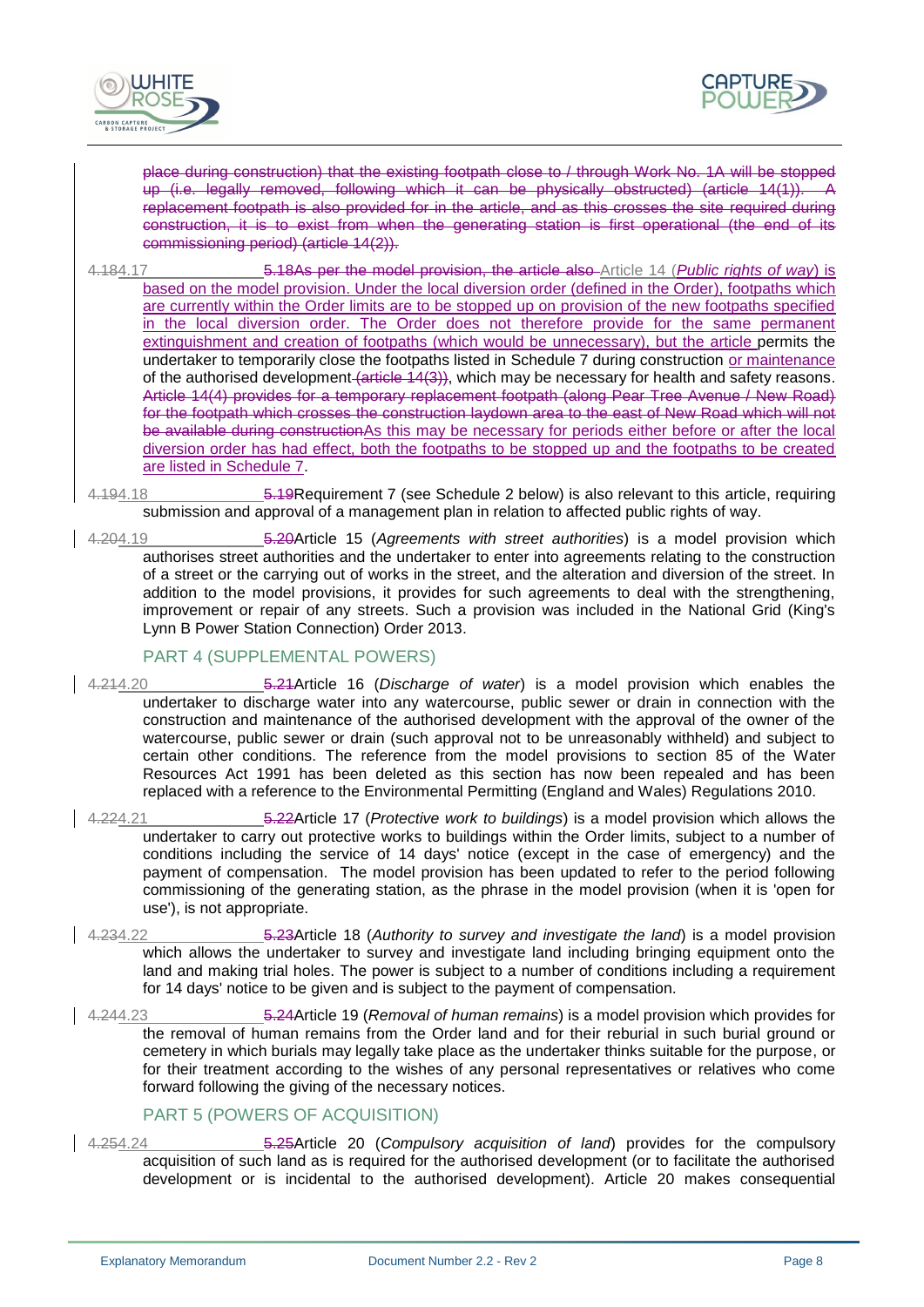



provision for the extinguishment of rights in the land in order to ensure that they cannot impact on implementation or use of the authorised development. The article broadly follows the model provision, although reference to compensation for the extinguishment or suspension of a private right of way has been deleted as this is dealt with in article 24 (*private rights*). This latter point follows other development consent orders as made such as the North Killingholme (Generating Station) Order 2014.

- 4.264.25 5.26Article 21 (*Statutory authority to override easements and other rights*) provides, for the avoidance of doubt, that by virtue of section 158 of the 2008 Act, in carrying out or using the development authorised by the Order and doing anything else authorised by the Order, the undertaker may interfere with any easement, liberty, privilege, right or advantage annexed to land and affecting other land, including any natural right to support, or breach any restriction as to use of land arising by virtue of contract. It also provides that by virtue of section 152 of the 2008 Act, compensation may be payable under section 10 of the Compulsory Purchase Act 1965 for any such interference or breach. This is not a model provision, but is added to clarify the position with regard to rights burdening land required for the authorised project. It has precedent, for example, in the Rookery South (Resource Recovery Facility) Order 2011. The reference to restrictions as to use of land arising in contracts was included in the Thames Water Utilities Limited (Thames Tideway Tunnel) Order 2014.
- 4.274.26 5.27Article 22 (*Time limit for exercise of authority to acquire land compulsorily*) is a model provision which imposes a time limit of 5 years for the exercise of powers of compulsory acquisition.
- 4.284.27 5.28Article 23 (*Compulsory acquisition of rights etc*) entitles the undertaker to acquire rights over land which may be compulsorily acquired, including rights already in existence, or to create new rights. The ability to acquire new rights ensures that the undertaker is able to seek a lesser interference with land where this is appropriate (whether in the context of new or existing rights) as the authorised development is implemented. Such an approach was included in The M1 Junction 10a (Grade Separation) Development Consent Order 2013 and The A556 (Knutsford to Bowdon Improvement) Development Consent Order 2014.
- 4.294.28 5.29The article introduces Schedule 8, which ensures that in respect of land listed there, the undertaker may only acquire the rights in land listed (not the land itself). The land listed in Schedule 8 corresponds with the land shown coloured blue on the Land Plans (Document Ref. 4.2).
- 4.304.29 5.30The article also introduces Schedule 9, which amends existing compensation legislation, to ensure that it applies logically to the powers granted to the undertaker under the Order. Such a provision is common in similar orders, including the Hinkley Point C (Nuclear Generating Station) Order 2013.
- 4.314.30 **5.31 The article also provides for the transfer of the power to acquire new rights to a** statutory undertaker with the consent of the Secretary of State. This is to allow for the creation of easements in favour of statutory undertakers in respect of their apparatus which would not otherwise be possible as the undertaker does not own the dominant tenement.
- 4.324.31 5.32Article 24 (*Private rights*) is based on a model provision and has the effect of extinguishing private rights over land where: (1) land is subject to compulsory acquisition; (2) where the private right is inconsistent with a right being compulsory acquired; and (3) land is owned by the undertaker or Drax Power Limited. Drax Power Limited is part of the Drax Group, which also includes Drax CCS Limited, one of the three shareholders of Capture Power Limited (the undertaker in the Order). Drax Power Limited is the freehold owner of much of the Order land, and it is appropriate to include it in article 24(3) to ensure that private rights over land owned by Drax Power Limited and leased or provided to the undertaker do not impede the Project. The article also suspends private rights for as long as the undertaker is in temporary possession of land under the Order. The article departs from the model provision in that it relates to all rights over land, not just rights of way, to ensure that any other rights that may exist cannot prevent the implementation of the Project. The article follows the approach in the Rookery South (Resource Recovery Facility) Order 2011 and the M1 Junction 10a (Grade Separation) Development Consent Order 2013).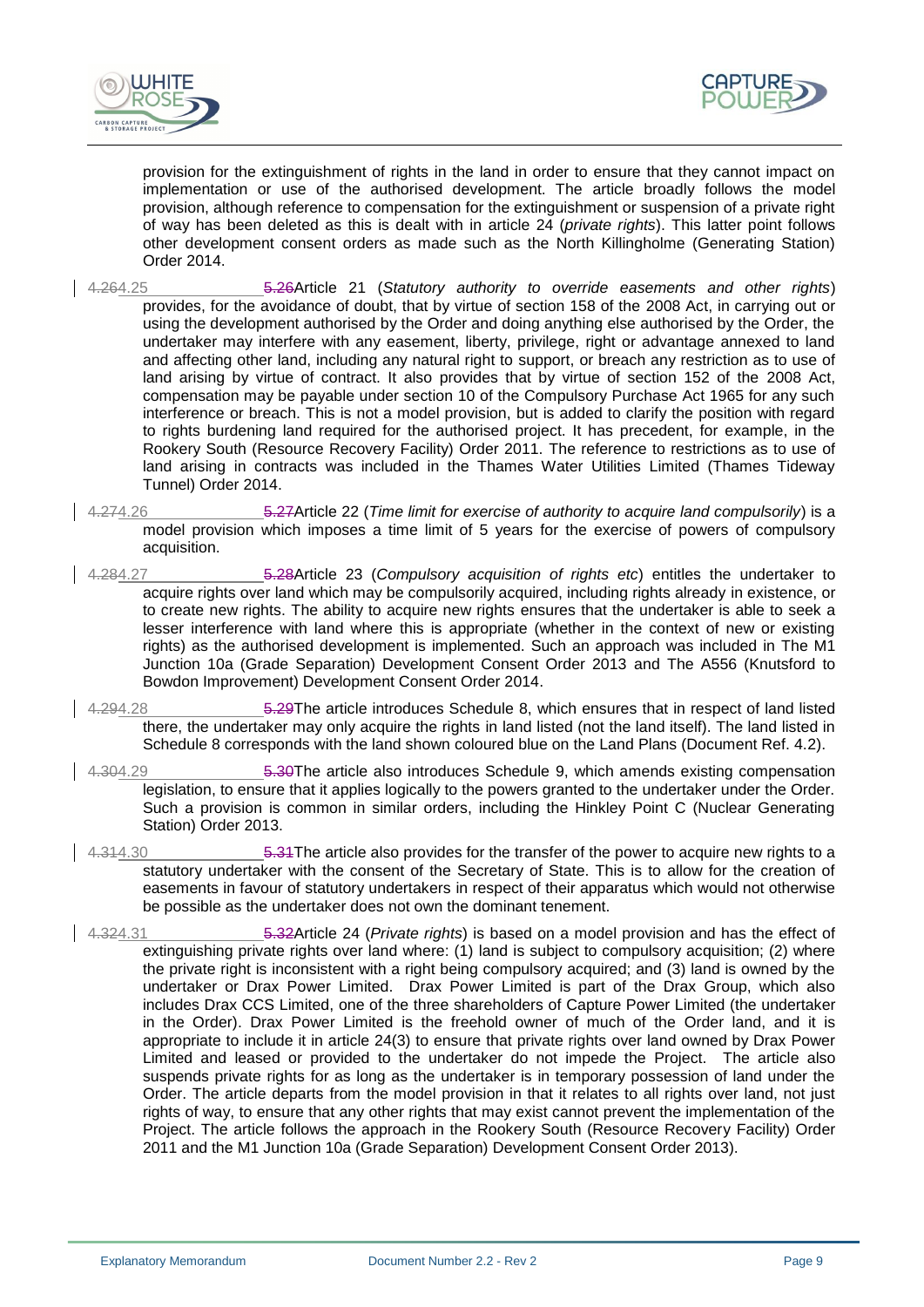



- 4.334.32 5.33Article 25 (*Application of the Compulsory Purchase (Vesting Declarations) Act 1981*) is a model provision that applies the vesting procedures in the Compulsory Purchase (Vesting Declarations) Act 1981 to the exercise of powers of compulsory acquisition pursuant to the Order and is a model provision. It gives the undertaker the option to acquire land via the process set out under the 1981 Act, rather than the notice to treat procedure.
- 4.344.33 5.34Article 26 (*Acquisition of subsoil only*) permits the undertaker to acquire only the subsoil of land which is to be compulsorily acquired, and gives the undertaker the ability to minimise the extent of interests acquired from owners. This article is appropriate in the context of cables or pipes to be laid underground as part of the authorised development, where acquisition of the 'entire' freehold may not be required. This is a model provision.
- 4.354.34 5.35Article 27 (*Acquisition of part of certain properties*) relates to situations where the undertaker is seeking to acquire part, rather than the whole, of a property compulsorily under the Order. It provides for a procedure whereby the owner whose land is being acquired in part may, subject to conditions, require the whole of his property to be taken (such as where taking part of a property would be materially detrimental to the remainder). Express provision is made for the resolution of disputes in the Upper Tribunal (Lands Chamber). This is a model provision.
- 4.364.35 5.36Article 28 *(Compulsory acquisition of land – incorporation of the mineral code)* is a model provision, and incorporates both Parts 2 and 3 of Schedule 2 to the Acquisition of Land Act 1981. Between them, these parts mean that minerals in the Order land are not subject to the compulsory acquisition powers, and that if a minerals owner wishes to work them then a procedure for allowing that or payment of compensation is provided for.
- 4.374.36 5.37Article 29 (*Rights under or over streets*) is a model provision which allows the undertaker to enter on and appropriate interests within streets where required for the purposes of the authorised development without being required to acquire that land. Provision is made for the payment of compensation in certain circumstances.
- 4.384.37 5.38Article 30 (*Temporary use of land for carrying out the authorised development*) allows the land specified in Schedule 10 to be temporarily used for the carrying out of the authorised development. There is a limit on the length of time that the undertaker can use land in this way, which in the case of land that may only be used temporarily (shown coloured yellow on the Land Plans (Document Ref. 4.2)) is three years from the date of first commercial operation (as defined). This extended period (compared to the model provision) is appropriate for the Project because, as a CCS demonstration project, it may require temporary construction / laydown areas for a longer period than would normally be expected for a generating station, including beyond the point at which the plant is first sending carbon dioxide for permanent storage.
- 4.394.38 **5.39The article also requires the undertaker to give 14 days' notice and to restore** the land following the temporary works.
- 4.404.39 5.40A similar provision is made in article 31 (*Temporary use of land for maintaining the authorised development*) for the temporary use of land for maintenance of the authorised development. There are again limits on the length of time that the undertaker can use land in this way, provisions requiring the giving of 28 days' notice and restoration of the land following the temporary possession.
- 4.414.40 5.41Both these articles provide for the payment of compensation for that temporary use of the land. They are both model provisions, but article 30 has been amended to allow the undertaker to temporarily access land for the carrying out of the Project in the situation where it has not yet taken permanent acquisition – this enables a more flexible approach to project implementation if required, and may enable the undertaker to allow an owner/occupier to continue their ownership/occupation for a longer period. This alteration to the model provision was included in the A556 (Knutsford to Bowdon Improvement) Development Consent Order 2014.
- 4.424.41 5.42Article 32 (*Statutory undertakers*) provides for the acquisition of land belonging to statutory undertakers that is identified in the Book of Reference (document 3.1). This includes a power to move the apparatus of those statutory undertakers and to extinguish their rights. The model provision has been amended so as to allow for the suspension of rights of a statutory undertaker (for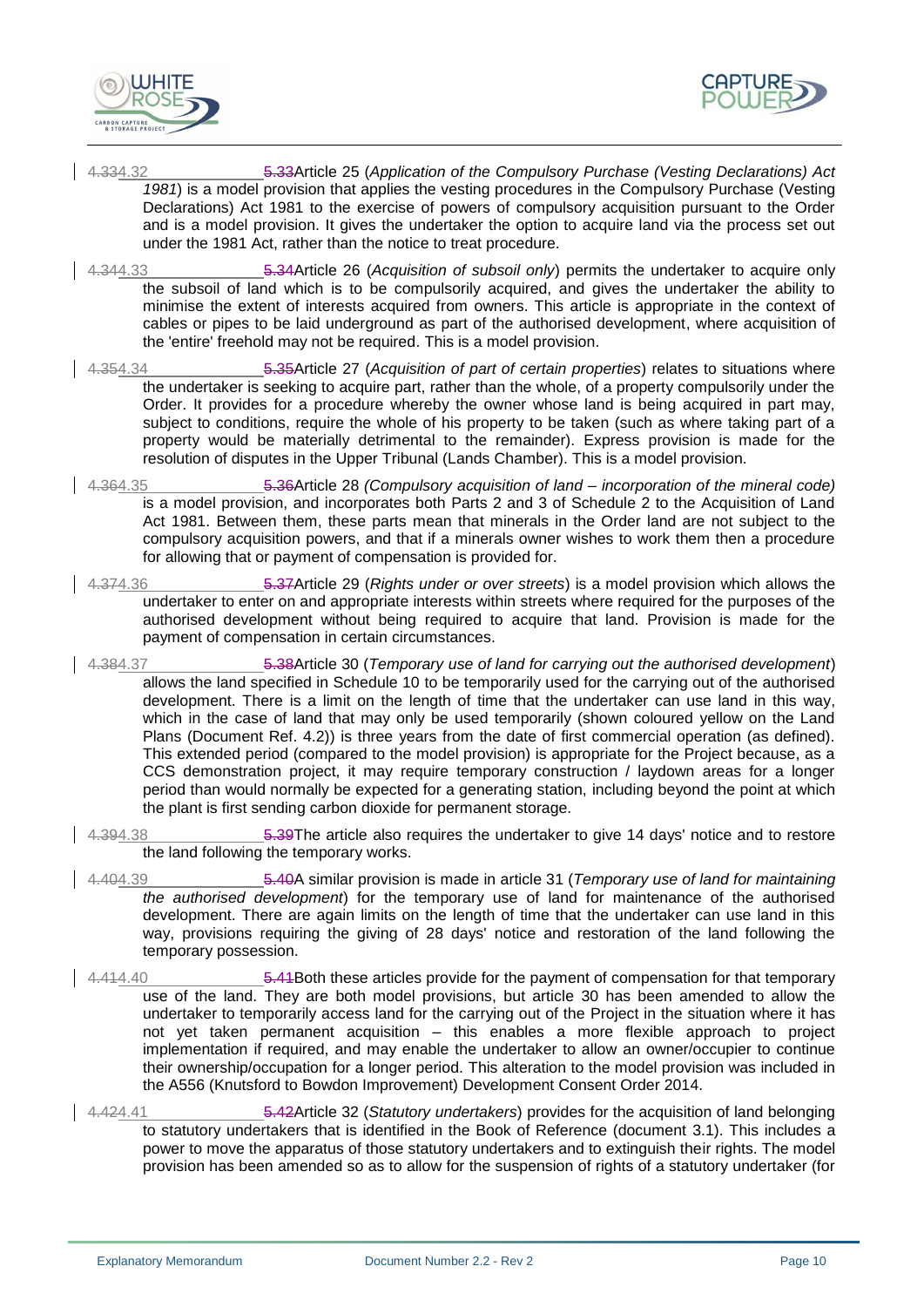



example where land is being temporarily used under the terms of the Order) rather than just extinguishment. This article is subject to the protective provisions (see article 41 below).

- 4.434.42 5.43Article 33 (*Apparatus and rights of statutory undertakers in streets subject to temporary prohibition or restriction*) makes provision in respect of the apparatus and rights of statutory undertakers in streets which are temporarily altered or diverted or where use is temporarily prohibited or restricted under articles 11 or 12, including provision as to the relocation of apparatus. It is a model provision amended to reflect the Order which does not authorise any permanent stoppingup of streets.
- 4.444.43 5.44Article 34 (*Recovery of costs of new connections*) provides that persons who have to create a new connection following the exercise of powers under article 33 may recover the costs of new connections from the undertaker. It is a model provision, with the model provision that referred to the permanent stopping up of streets deleted as this is not relevant in the context of the authorised development.

#### PART 6 (OPERATIONS)

4.454.44 5.45Article 35 (*Felling or lopping of trees*) provides that the undertaker may fell or lop or cut back the roots of any tree or shrub to prevent it obstructing or interfering with the construction, maintenance or operation of the authorised development. Compensation is provided for if loss or damage is caused. It is a model provision, but has been updated to require the undertaker to give notice of any intended entry to third party land, other than in an emergency.

# PART 7 (MISCELLANEOUS AND GENERAL)

- 4.464.45 5.46Article 36 (*Application of landlord and tenant law*) is a model provision which would override landlord and tenant law so far as it would prejudice the operation of any agreement for leasing the whole of the authorised development or the right to operate the same or any agreement entered into by the undertaker for the construction, maintenance, use or operation of the authorised development.
- 4.474.46 5.47Article 37 (*Operational land for purposes of the 1990 Act*) is a model provision which has the effect of ensuring that the land on which the authorised development is constructed will be "operational land" under the Town and Country Planning Act 1990 by the effect of section 263 of that Act.
- 4.484.47 5.48Article 38 (*Certification of plans etc*) is a model provision which provides for the submission of the various documents (such as the book of reference, plans and environmental statement) referred to in the Order to the Secretary of State so that they can be certified as being true copies.
- 4.494.48 5.49Article 39 (*Arbitration*) is a general arbitration provision which provides that differences under the Order should be settled by arbitration unless another means of resolving a dispute is provided for in the Order. It is a model provision.
- 4.504.49 5.50Article 40 (*Procedure in relation to certain approvals etc*) provides a procedure in relation to consents and approvals required pursuant to the Order. It applies to all such consents or approvals, such as those that may be sought from a street authority (such as pursuant to articles 10(4) or 12(4)(b)), approval by the relevant planning authority to form other access points (article 13(c)) or approval of the owner of a drain to discharge water (article 16(3)). Article 40 does not apply to approvals pursuant to the requirements in Schedule 2, for which article 40(3) introduces Schedule 11 which contains a separate, detailed procedure.
- 4.514.50 5.51Article 41 (*Protective provisions*) provides for Schedule 12, which protects the interests of certain statutory undertakers, to have effect.
- 4.524.51 5.52Article 42 (*Service of notices*) deals with the service of notices pursuant to the Order. These provisions are based on those appearing in the Transport and Works (Model Provisions for Railways and Tramways) Order 2006.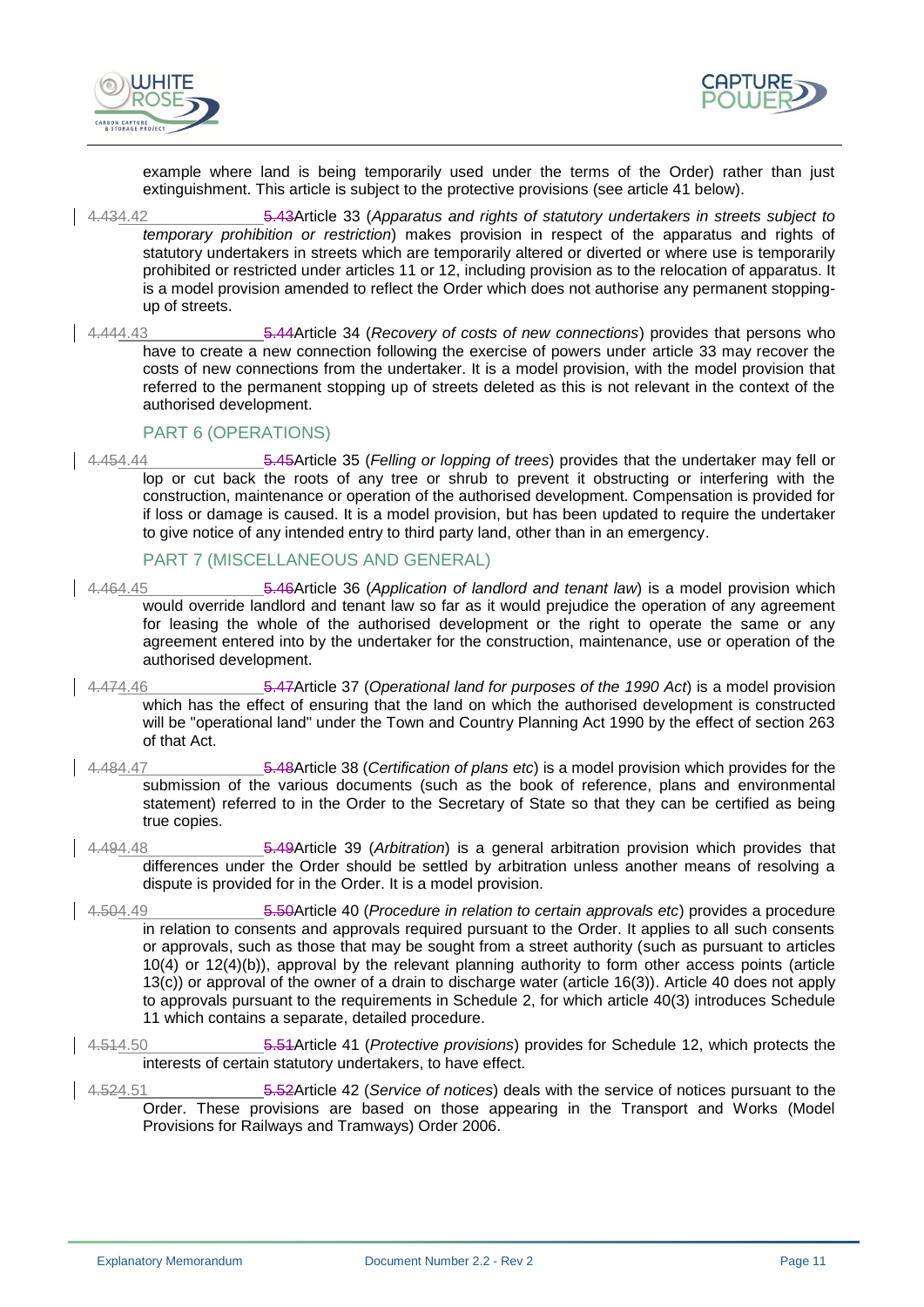



#### SCHEDULES 2 - 11

4.534.52 5.53*Schedule 2 (Requirements)* sets out the requirements which apply to the carrying out of and operation of the authorised development under the Order. They broadly follow those set out in the model provisions, where relevant, and where they have been amended this has been done following discussions with the relevant planning authority and/or other statutory consultees. The requirements closely relate to the mitigation set out in the Environmental Statement (documents 6.1 - 6.4).

4.544.53 5.54The requirements operate by reference to different stages in the lifetime of the authorised development (or parts of it). In effect, the undertaker may not proceed to these stages until it has met its obligations under the relevant requirements. The stages, which are effectively defined through the terms in article 2 (see above) and the definitions at the end of Schedule 2, are as follows

- *the commencement* of the authorised development or a part of it: the first construction works, other than the initial operations etc listed in the definition of "commence" (in Schedule 2);
- *the commissioning* of the authorised development or a part of its: the process of testing all systems and components of the authorised development (including systems and components not yet but nearly installed), in order to verify that they function in accordance with the undertaker's design objectives, specifications and operational requirements;
- *the completion of commissioning* of the authorised development: the point at which carbon dioxide is transported from the Project for permanent storage;
- *site raising*: the earthworks to raise the level of parts of the Project site (within the areas of Work No. 1A and 1B) for flood protection purposes, and related works.
- 4.554.54 *5.55*Certain of the requirements are drafted with a view to distinguishing between the different specific Works Numbers, or more generally different parts of the authorised development. This staged approach follows that agreed by the planning authority in relation to the proposed Knottingley Power Plant Order, and permits an appropriately flexible approach to the discharge of requirements by the undertaker which allows it to (potentially) discharge a requirement in respect of a part of the Project and construct that element, whilst continuing to submit details to discharge the requirement in relation to other parts. This provides an appropriate balance between development not starting until details are approved, and allowing other parts of the Project (where details are already approved) to be constructed.
- 4.564.55 *5.56*Some of the requirements have been drafted so as to permit the carrying out of the site raising works (as defined) prior to the requirement needing to be discharged. This has been included so that the undertaker can start the significant earthworks quickly, thereby ensuring that the nationally important demonstration project is built as quickly as possible, and can at the same time discharge those requirements so that the approvals are in place when the undertaker is ready to move on to carrying out other parts of the Project. The undertaker has avoided this approach where the lack of requirement discharge or approval prior to the site raising works could cause unacceptable environmental impacts.
- 4.574.56 *5.57*Many of the requirements provide for a document (such as details, a method statement, a plan, a programme or scheme) specifying how the undertaker will construct, operate or maintain the authorised development to be submitted for approval to the Planning Authority, Selby District Council. The model provisions have been adapted throughout to provide that it is for the Planning Authority to approve the relevant document (rather than, as in the model provisions, the Infrastructure Planning Commission).
- 4.584.57 *5.58*A further departure from the model provisions is in relation to the duty to consult with a third party about a document submitted to the Planning Authority for approval. Where consultation is required under the draft Order it is, in each case, the Planning Authority's duty to carry it out before approving a document submitted to it (rather than, as in some of the model provisions, the undertaker's duty to carry it our before submitting the document for approval). Where it is considered that it would be particularly relevant for the Planning Authority to consult a third party, that third party has been named within the relevant requirement. This has been done in response to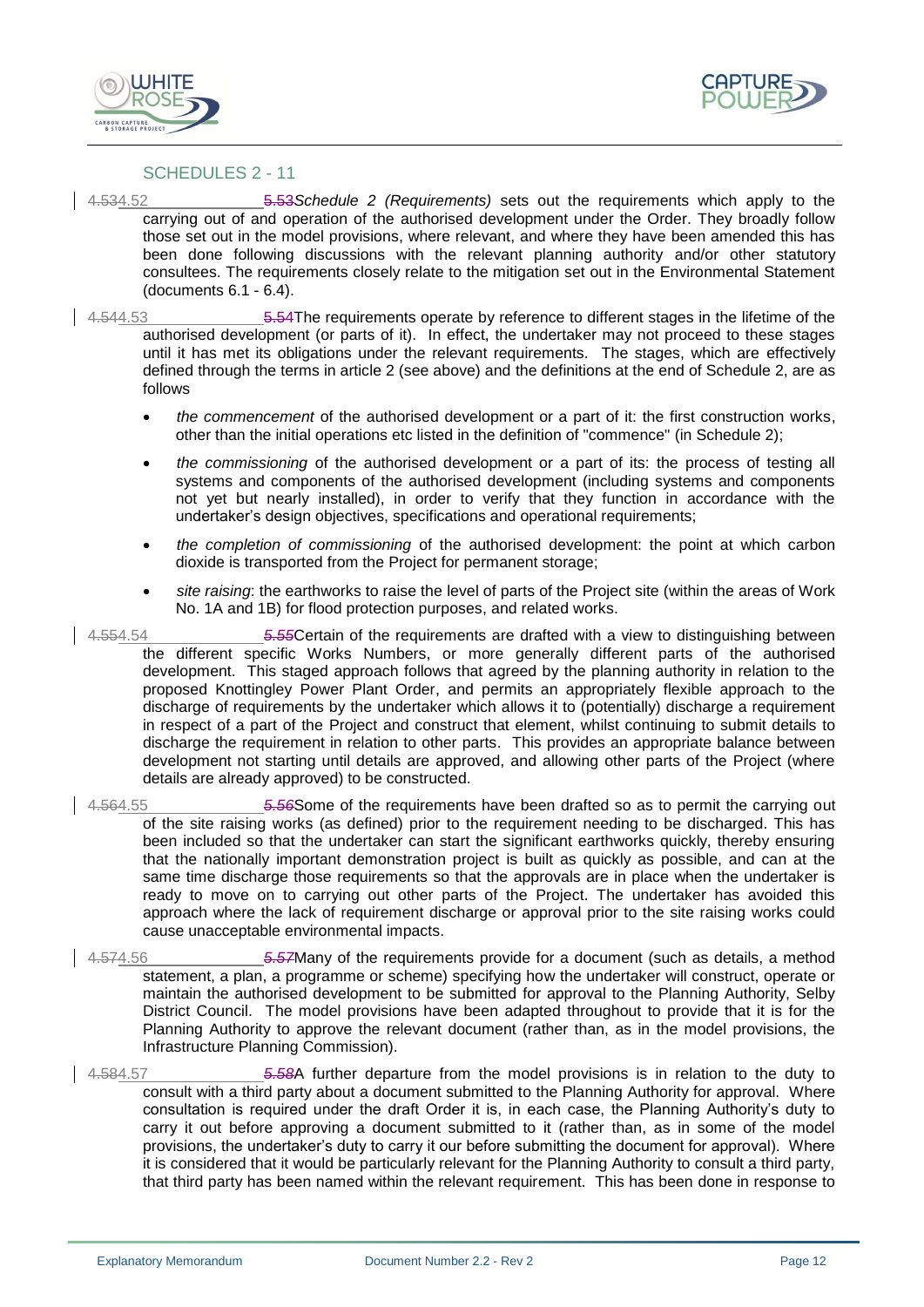



comments received from North Yorkshire County Council that it be consulted in respect of the discharge of certain requirements, for instance those relating to highways and transportation matters, given that it is highway authority for the area. The general approach has been used in other DCOs as made, including the Hinkley Point C (Nuclear Generating Station) Order 2013.

- *Requirement 1: Commencement of the authorised development –* This requirement is based upon the model provisions and requires the Undertaker to commence the authorised development no later than within 5 years of the date of the Order coming into force and also to give the planning authority 14 days notice of its intention to commence the authorised development.
- *Requirement 2: Notice of start of commissioning –* This is not a model provision. It requires the Undertaker to give the planning authority 14 days notice of its intention to start commissioning.
- *Requirement 3: Notice of completion of commissioning –* This is not a model provision. It requires the Undertaker to give the planning authority notice of the intended completion of commissioning of the generating station.
- *Requirement 4: Detailed design –* This is based on a model provision. It requires the specific design details (which must be accordance with the design and scale parameters set out in the Design and Access Statement (Document Ref. 5.5)) of each of the Works Numbers (or parts of those Works Numbers) to be submitted to and approved by the planning authority before commencement, and for the authorised development to be constructed in accordance with those approved details.
- *Requirement 5: Provision of landscaping –* This is based upon the model provisions and requires that the generating station may not be brought into commercial use until a detailed landscaping scheme for that part has been submitted to and approved by the planning authority in accordance with the Indicative Landscaping Plan.
- *Requirement 6: Implementation and maintenance of landscaping –* This is a modified model provision. It requires the approved landscaping scheme to be implemented; the replacement of any tree or shrub that is removed, dies or becomes seriously damaged or diseased within a specified period; and the implementation of an annual landscaping maintenance plan during the operation and decommissioning of the authorised development.
- *Requirement 7: Public rights of way diversions –* This is based on a model provision. It requires that before any part of the authorised development is commenced, a written public rights of way management plan for any public rights of way that are to be either temporarily or permanently closed or diverted for that part must be submitted to and approved by the relevant planning authority.
- *Requirement 8: External lighting - construction –* This is based upon a model provision and requires the Undertaker to submit details of all external lighting to be installed during construction to the planning authority for approval before the relevant part of the authorised development may commence.
- *Requirement 9: External lighting – operation –* Again, this is based upon a model provision and relates to the submission of details for permanent external lighting to be installed during operation of the authorised development. The details must be submitted and approved prior to the generating station being brought into commercial use.
- *Requirement 10: Highway accesses* This is a modified model provision. It provides that no part of the authorised development may commence until details of any new, or modified or temporary means of access to the public highway to be used by vehicular traffic or any alteration to an existing means of access to a public highway used by vehicular traffic for that part have been submitted to and approved by the planning authority. The requirement identifies that consultation should take place with North Yorkshire County Council as highway authority for the area. The authorised development may not be brought into commercial use until the relevant permanent accesses to the public highway have been constructed or modified (as relevant).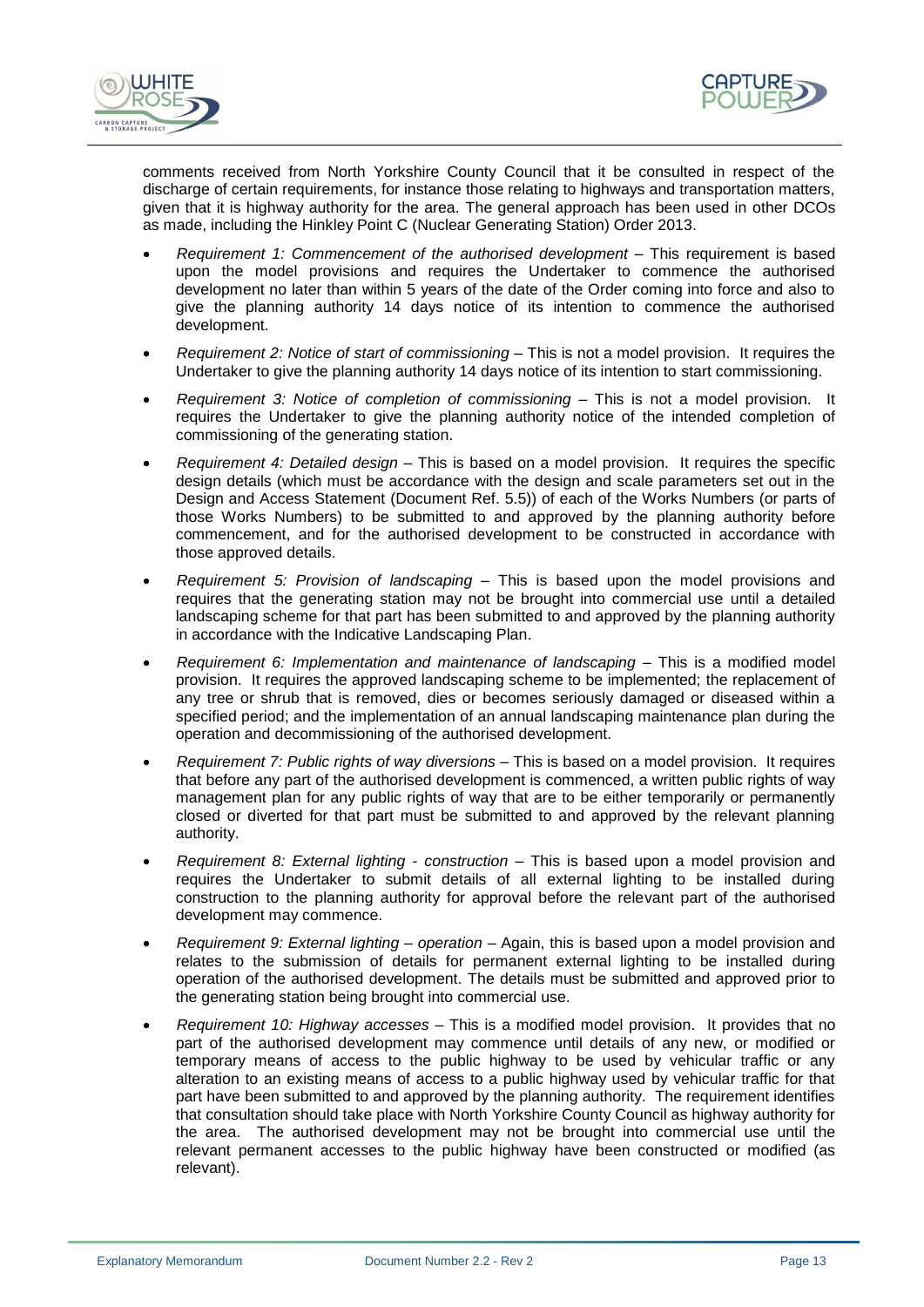



- *Requirement 11: Means of enclosure –* This is based on a model provision. It requires that no part of the authorised development may commence until details of all temporary means of enclosure have for that part been submitted to and approved by the planning authority, including a programme for the removal of such temporary means of enclosure. It requires that the authorised development may not be brought into commercial use until the permanent means of enclosure have been approved and completed.
- Requirement 12: *Surface and foul water drainage* This is based on a model provision. It provides that no part of the authorised development may commence until details of the temporary surface and foul water drainage systems for that part, in accordance with the Construction Environmental Management Plan and the Environmental Statement, have been submitted to and approved by the planning authority. The permanent surface and foul water drainage systems must be approved prior to the start of construction of any part of them. The systems must be constructed in accordance with the approved details, which in the case of the permanent system must occur before commercial use of the authorised development.
- *Requirement 13: Flood risk mitigation* This is not a model provision. It provides that no part of the authorised development may commence until a scheme for the mitigation of flood risk during construction and operation has, for that part, been submitted to and approved by the planning authority. The scheme must be in accordance with the principles set out in the Environmental Statement and the requirement makes clear that the planning authority should consult with the Environment Agency prior to approving the scheme. The approved scheme must be constructed before the authorised development is commissioned and maintained throughout its construction and operation.
- *Requirement 14: Contaminated land and groundwater* This is a modified model provision. It provides that no parts of the authorised development may commence until a scheme to deal with the contamination of land has, for that part, been submitted to and approved by the planning authority. It requires that the submitted scheme must be in accordance with the principles set out in the Environmental Statement and also the Construction and Environmental Management Plan. It requires the planning authority to consult with the Environment Agency on the submitted scheme.
- *Requirement 15: Archaeology* This is a modified model provision. It provides that no part of the authorised development may commence until a Scheme of Archaeological Investigation for that part has been submitted to and approved by the planning authority after consultation with the relevant archaeological body. The scheme submitted and approved must be in accordance with the principles set out in the Environmental Statement. Furthermore, any archaeological investigations must be carried out in accordance with the approved scheme and by a suitably qualified person or organisation approved by the planning authority.
- *Requirement 16*: *Biodiversity management plan –* Again, this is a modified model provision. It requires a Biodiversity Management Plan to be submitted to and approved by the planning authority prior to the commissioning of the authorised development. A Biodiversity Management Plan must be in accordance with the Environmental Statement and must also be subject to consultation with Natural England by the planning authority prior to its approval.
- *Requirement 17: European protected species* This is a modified model provision. It requires that no part of the authorised development may commence until further survey work for that part has been carried out to establish the presence of any European protected species. Should the survey work identify European protected species, no authorised development to that part may be begun until, after consultation with Natural England, a scheme of protection and mitigation measures has been submitted to and approved in writing by the planning authority.
- *Requirement 18*: *Construction and environmental management plan*  This is a modified version of the model provision on 'Code of Construction Practice'. It requires a Construction and Environmental Management Plan, in accordance with the Environmental Statement for the relevant part of the authorised development, to be submitted to and approved by the planning authority before commencement of the authorised development for that part. All construction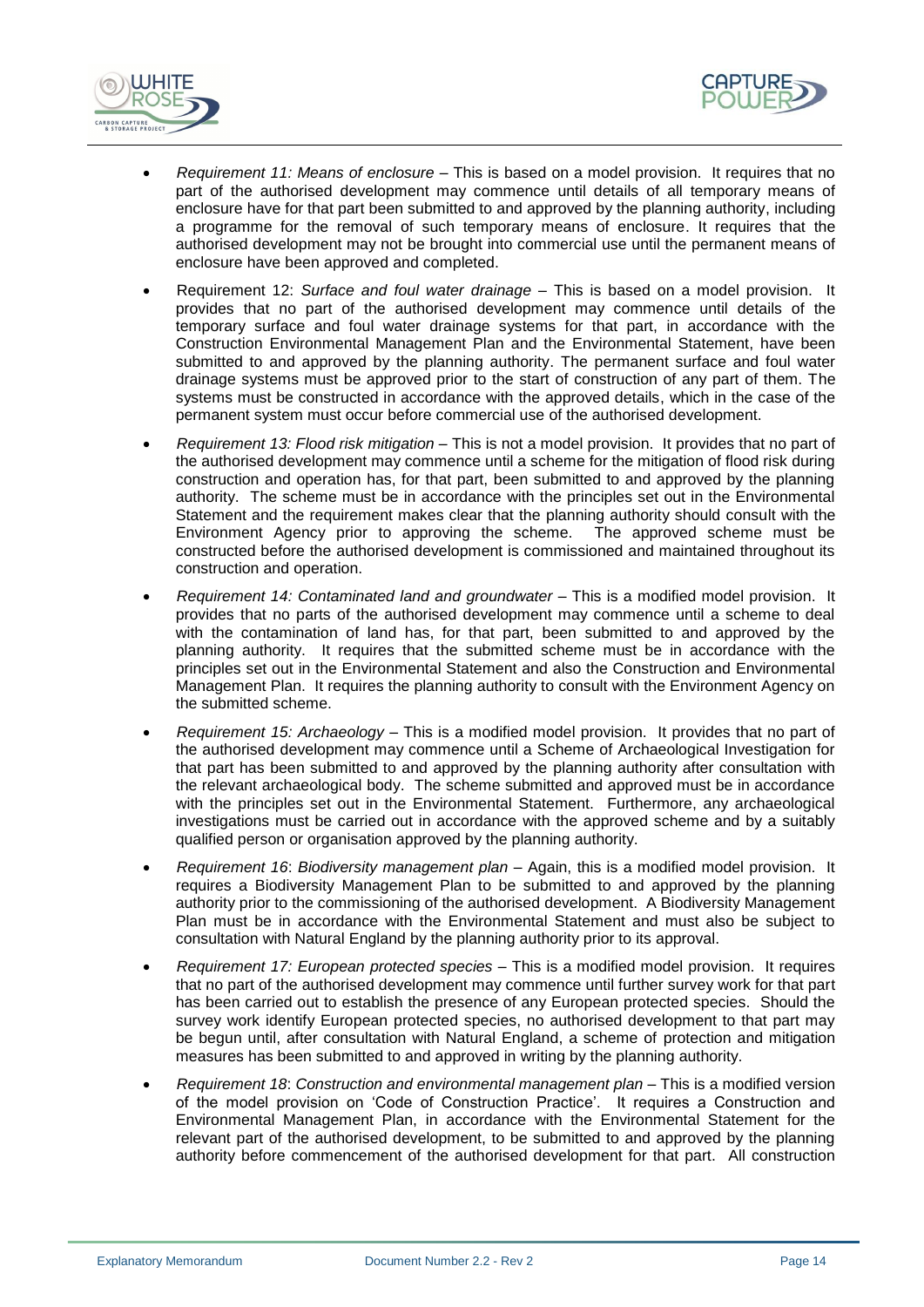



works must be in accordance with the approved Construction and Environmental Management Plan.

- *Requirement 19: Construction traffic routing and travel plan* This is a modified model provision. It requires a Construction Traffic Routing and Management Plan to be submitted to and approved by the planning authority, following consultation with North Yorkshire County Council as highway authority, before commencement of the relevant part of the authorised development. It also requires notices to be erected and maintained throughout the construction period at every entrance to and exit from the construction site, indicating the approved routes for traffic entering and leaving the site; measures to encourage the use of sustainable transport modes by construction personnel and details of parking for construction personnel within the construction site.
- *Requirement 20*: *Construction hours* This is a modified model provision. It specifies the hours in the day within which all construction work associated with the authorised development must be carried out. The restrictions do not apply to work that does not exceed a specified noise limit, is approved in advance by the planning authority or is associated with an emergency. Neither do the restrictions prevent a 30 minute start-up and shut-down period at the beginning and the end of the day in relation to the specified construction hours.
- *Requirement 21*: *Accumulations and deposits –* This is a modified model provision. It requires a scheme for the management of accumulations and deposits, which may have noticeable effects from outside the Order limits to be submitted to and approved by the planning authority before the commencement of the relevant part of the authorised development in the case of construction and prior to commissioning in the case of operation. The approved construction scheme must be implemented before and maintained during the construction of that part of the authorised development and the approved operational scheme must be implemented before the authorised development is brought into commercial use.
- *Requirement 22: Restoration of land used temporarily for construction –* This is modified model provision. It prevents the authorised development being brought into commercial use until the scheme for the restoration of any land within the Order limits, which has been used temporarily for construction has been submitted to and approved by the relevant planning authority. Furthermore, it stipulates that the land must be restored within three years of the authorised development being brought into commercial use.
- *Requirement 23: Operational traffic routing and travel plan –* This is not a model provision. It requires an Operational Traffic Routing and Management Plan to be submitted to and approved prior to the commercial use of the authorised development. The requirement states that the planning authority should consult North Yorkshire County Council as highway authority prior to approving the plan. The plan must include detail of routes to be used for the transport of bulk materials to and from the authorised development and measures to encourage the use of sustainable transport modes by operational staff. The plan must be implemented as approved before the authorised development is brought into commercial use and maintained during the operation of the authorised development.
- *Requirement 24: Combined heat and power*  This is not a model provision. It is based, with drafting modifications, on requirement 34 of the North Blyth Biomass Power Station Order 2013 and requirement 39 of the draft Ferrybridge Multifuel 2 (FM2) Power Station Order 2014. It requires the planning authority to give notice, before first commercial use of the authorised development, that it is satisfied that the authorised development includes space and routes through the later provision of heat pass-puts for off-site users of process or space heating and its later connection to such systems. The Undertaker must maintain such space and routes for the lifetime of the authorised development and must submit a CHP review to the planning authority 12 months after first commercial use updating the combined heat and power assessment. The Undertaker must submit an updated CHP review to the planning authority every 5 years.
- *Requirement 25: Waste management on site – construction and operational wastes –* This is not a model provision. It requires that no part of the authorised development may commence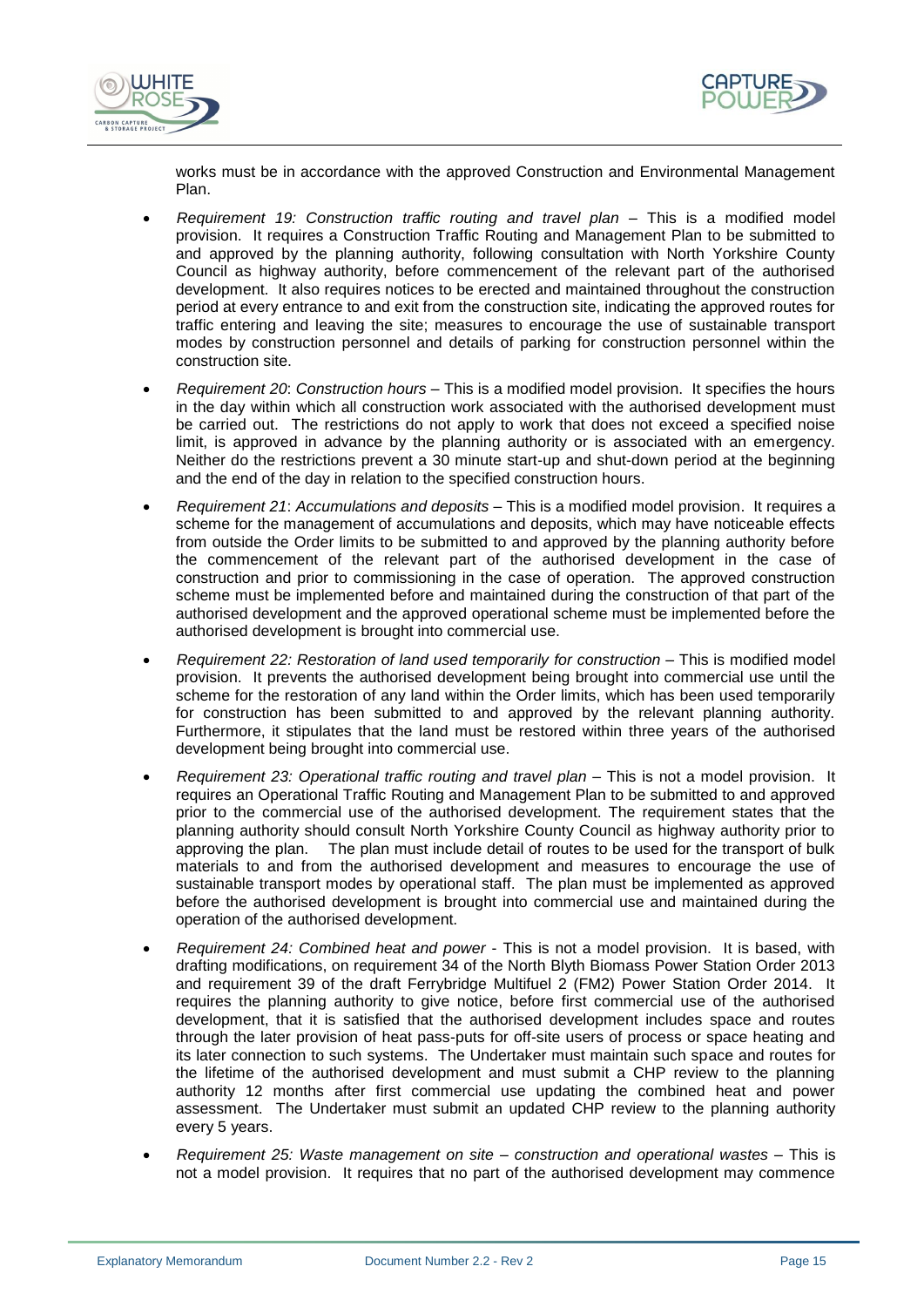



until a Construction Site Waste Management Plan for that part has been submitted to and approved by the planning authority. It also requires an Operational Site Waste Management Plan to be submitted to and approved by the planning authority prior to the authorised development being brought into commercial use.

- *Requirement 26: Decommissioning –* This is not a model provision. It requires the Undertaker to submit a Decommissioning Scheme, in accordance with the Environmental Statement, to the planning authority within 12 months after it decides to decommission the authorised development. The planning authority must approve the scheme before any decommissioning works are carried out and the scheme must be implemented as approved.
- *Requirement 27: Aviation warning lighting* This is not a model provision. It requires details of the aviation warning lighting to be installed on the emissions stack of the generating station (Work No. 1A) to be approved and for that lighting to be installed, and separately for each crane used for the construction of the authorised development to comply with the relevant guidance on lighting of structures.
- *Requirement 28*: *Air safety –* This is not a model provision. It requires details of the information required by the Defence Geographic Centre of the Ministry of Defence to be submitted to and approved by the planning authority before commencement of the authorised development.
- *Requirement 29: Carbon capture and storage consents* This is not a model provision. It requires that before the authorised development may commence, the undertaker provides evidence to the planning authority that the main consents and permits required to enable the construction and operation of the onshore and offshore carbon dioxide pipelines, and other apparatus required to connect the authorised development to an appropriate site or sites for the storage for the carbon dioxide captured during the operation of the authorised development; and the storage at that site or sites of the carbon dioxide captured during the operation of the authorised development, are in place. This requirement has been included in accordance with paragraph 2.3.10 of the National Policy Statement for Fossil Fuel Electricity Generating Infrastructure (EN-2).
- *Requirement 30*: *Requirement for written approval –* This is a modified model provision and has been amended to reflect that the planning authority rather than the Infrastructure Planning Commission will be responsible for discharging the requirements. It confirms that the planning authority's approval or agreement must be given in writing.
- *Requirement 31: changes approved by the relevant planning authority:* this paragraph clarifies that where the phrase "unless otherwise agreed" appears in requirements, it does not permit changes which would or could take the Project outside the scope of the environmental statement.
- *Requirement 32: Amendments to approved details:* this makes clear that the undertaker may submit revised details pursuant to a requirement, and a reference to "approved details" then includes the revised details.
- 4.594.58 *5.59Schedule 3 (Streets subject to street works*) sets out the streets that would be subject to street works (including reference to the relevant plan, the location and the specific street).
- 4.604.59 *5.60Schedule 4 (Streets subject to permanent and temporary alteration of layout*) sets out the streets to be permanently altered (Part 1) or temporarily altered (Part 2).
- 4.614.60 *5.61Schedule 5 (Access)* sets out those parts of accesses that are to be maintained at public expense or by the street authority (Parts 1 and 2 respectively) and those parts of works to restore temporary accesses that are to be maintained by the street authority (Part 3) which are referred to in article 11 of the Order.
- 4.624.61 *5.62Schedule 6 (Streets to be temporarily stopped up*) sets out the streets that will be subject to a temporary prohibition or restriction on the use of that street (including reference to the relevant plan, the location and the extent of the temporary prohibition or restriction on use).
- 4.634.62 *5.63Schedule 7 (Public rights of way to be temporarily stopped up)* sets out the public rights of way that may be temporarily stopped up by the undertaker in carrying out the Project.